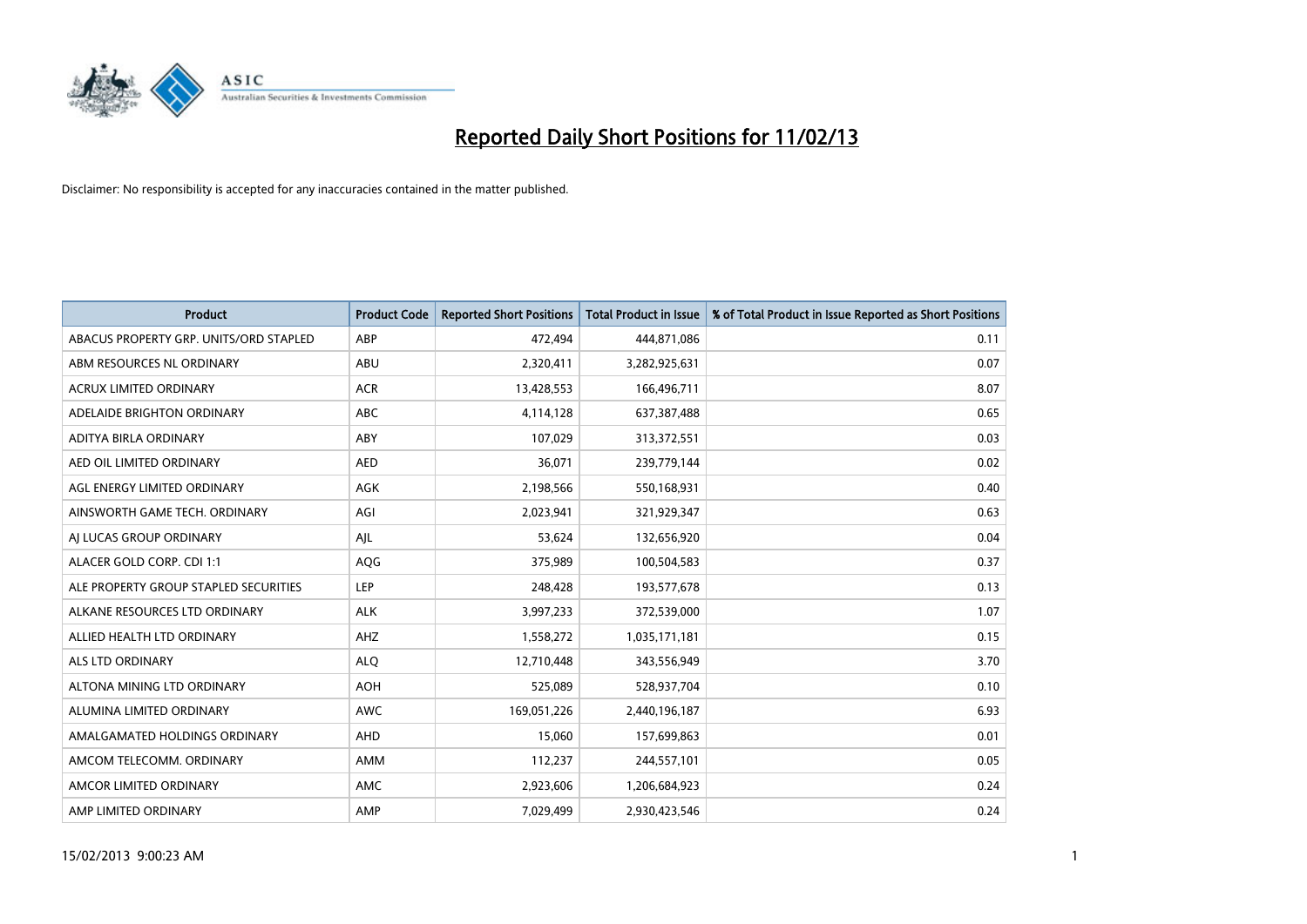

| <b>Product</b>                            | <b>Product Code</b> | <b>Reported Short Positions</b> | <b>Total Product in Issue</b> | % of Total Product in Issue Reported as Short Positions |
|-------------------------------------------|---------------------|---------------------------------|-------------------------------|---------------------------------------------------------|
| AMPELLA MINING ORDINARY                   | <b>AMX</b>          | 4,300,937                       | 247,500,493                   | 1.74                                                    |
| ANGLOGOLD ASHANTI CDI 5:1                 | AGG                 | 500                             | 89,207,765                    | 0.00                                                    |
| ANSELL LIMITED ORDINARY                   | <b>ANN</b>          | 4,520,366                       | 130,768,652                   | 3.46                                                    |
| ANTARES ENERGY LTD ORDINARY               | <b>AZZ</b>          | 463,108                         | 257,000,000                   | 0.18                                                    |
| ANZ BANKING GRP LTD ORDINARY              | ANZ                 | 7,386,113                       | 2,743,592,752                 | 0.27                                                    |
| APA GROUP STAPLED SECURITIES              | <b>APA</b>          | 6,582,641                       | 827,350,325                   | 0.80                                                    |
| APN NEWS & MEDIA ORDINARY                 | <b>APN</b>          | 21,169,142                      | 661,526,586                   | 3.20                                                    |
| AQUARIUS PLATINUM. ORDINARY               | <b>AOP</b>          | 13,115,519                      | 486,851,336                   | 2.69                                                    |
| AQUILA RESOURCES ORDINARY                 | <b>AQA</b>          | 8,902,842                       | 411,804,442                   | 2.16                                                    |
| ARAFURA RESOURCE LTD ORDINARY             | ARU                 | 407,217                         | 441,270,644                   | 0.09                                                    |
| ARB CORPORATION ORDINARY                  | ARP                 | 96,264                          | 72,481,302                    | 0.13                                                    |
| ARDENT LEISURE GROUP STAPLED SECURITIES   | AAD                 | 3,164,470                       | 397,774,513                   | 0.80                                                    |
| ARGO INVESTMENTS ORDINARY                 | ARG                 | 5                               | 628,781,353                   | 0.00                                                    |
| ARISTOCRAT LEISURE ORDINARY               | ALL                 | 10,655,810                      | 551,418,047                   | 1.93                                                    |
| ARRIUM LTD ORDINARY                       | ARI                 | 9,357,068                       | 1,351,527,328                 | 0.69                                                    |
| ASCIANO LIMITED ORDINARY                  | <b>AIO</b>          | 8,929,389                       | 975,385,664                   | 0.92                                                    |
| ASG GROUP LIMITED ORDINARY                | ASZ                 | 1,733,902                       | 206,720,839                   | 0.84                                                    |
| ASPEN GROUP ORD/UNITS STAPLED             | <b>APZ</b>          | 286,030                         | 1,192,803,491                 | 0.02                                                    |
| ASPIRE MINING LTD ORDINARY                | <b>AKM</b>          | 36,368                          | 620,594,556                   | 0.01                                                    |
| ASTRO JAP PROP GROUP STAPLED US PROHIBIT. | AJA                 | 10,857                          | 67,211,752                    | 0.02                                                    |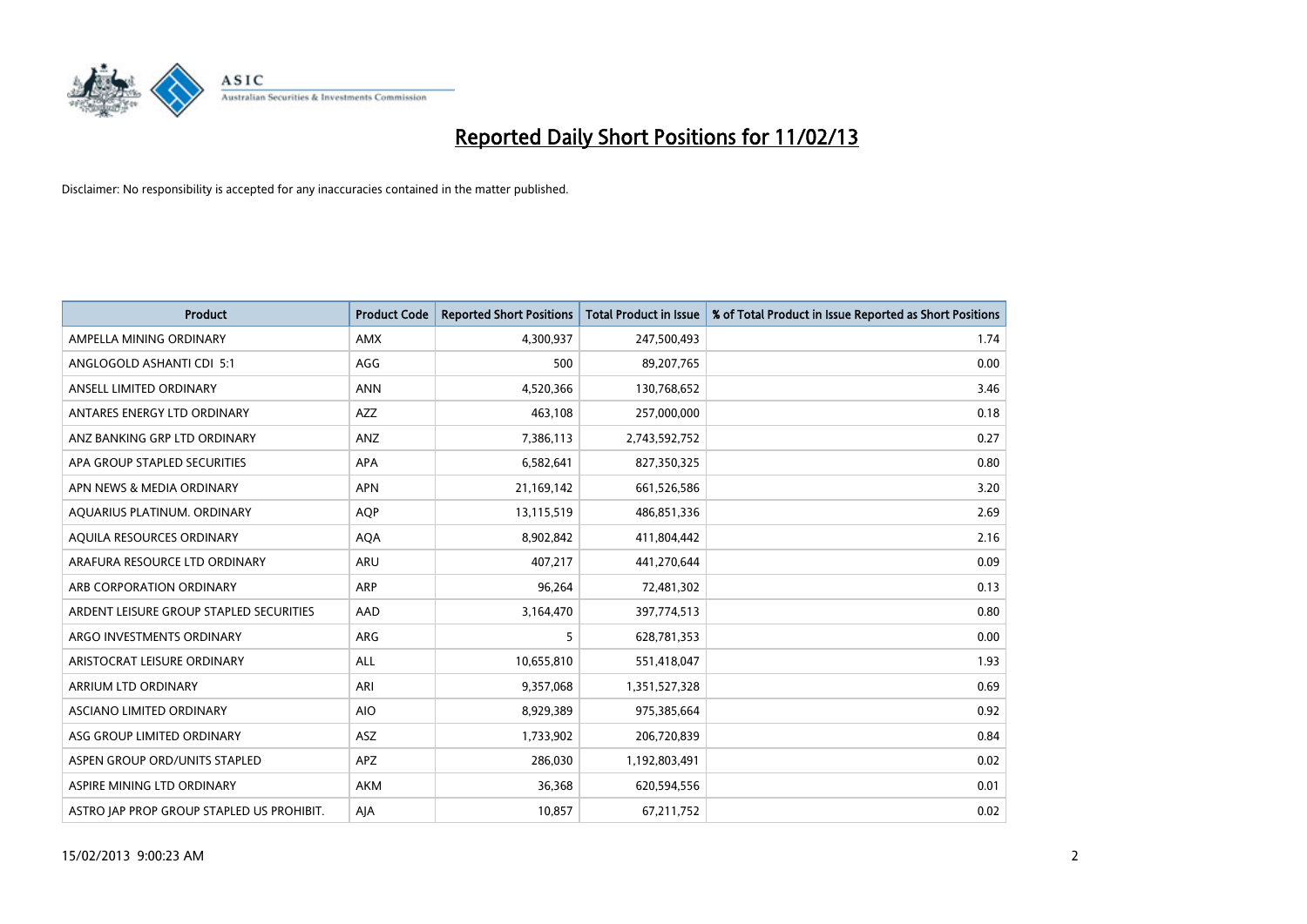

| <b>Product</b>                       | <b>Product Code</b> | <b>Reported Short Positions</b> | <b>Total Product in Issue</b> | % of Total Product in Issue Reported as Short Positions |
|--------------------------------------|---------------------|---------------------------------|-------------------------------|---------------------------------------------------------|
| ASX LIMITED ORDINARY                 | <b>ASX</b>          | 4,166,780                       | 175,136,729                   | 2.38                                                    |
| ATLAS IRON LIMITED ORDINARY          | <b>AGO</b>          | 6,457,813                       | 909,718,409                   | 0.71                                                    |
| AURIZON HOLDINGS LTD ORDINARY        | AZJ                 | 9,318,561                       | 2,137,284,503                 | 0.44                                                    |
| AURORA OIL & GAS ORDINARY            | <b>AUT</b>          | 10,261,966                      | 447,885,778                   | 2.29                                                    |
| <b>AUSDRILL LIMITED ORDINARY</b>     | ASL                 | 6,814,809                       | 309,451,963                   | 2.20                                                    |
| AUSENCO LIMITED ORDINARY             | <b>AAX</b>          | 1,034,536                       | 123,527,574                   | 0.84                                                    |
| <b>AUSTAL LIMITED ORDINARY</b>       | ASB                 | 1,170,836                       | 346,007,639                   | 0.34                                                    |
| AUSTIN ENGINEERING ORDINARY          | ANG                 | 449,479                         | 72,314,403                    | 0.62                                                    |
| AUSTRALAND PROPERTY STAPLED SECURITY | <b>ALZ</b>          | 651,696                         | 576,846,597                   | 0.11                                                    |
| AUSTRALIAN AGRICULT, ORDINARY        | AAC                 | 952,517                         | 312,905,085                   | 0.30                                                    |
| AUSTRALIAN INFRASTR. UNITS/ORDINARY  | <b>AIX</b>          | 805,146                         | 620,733,944                   | 0.13                                                    |
| AUSTRALIAN PHARM, ORDINARY           | API                 | 382,441                         | 488,115,883                   | 0.08                                                    |
| AUTOMOTIVE HOLDINGS ORDINARY         | AHE                 | 6,257                           | 260,579,682                   | 0.00                                                    |
| AVIENNINGS LIMITED ORDINARY          | <b>AVI</b>          | 175,001                         | 274,588,694                   | 0.06                                                    |
| AWE LIMITED ORDINARY                 | <b>AWE</b>          | 3,513,767                       | 522,116,985                   | 0.67                                                    |
| AZIMUTH RES LTD ORDINARY             | <b>AZH</b>          | 1,918,376                       | 430,626,680                   | 0.45                                                    |
| BANDANNA ENERGY ORDINARY             | <b>BND</b>          | 25,812,422                      | 528,481,199                   | 4.88                                                    |
| BANK OF QUEENSLAND. ORDINARY         | <b>BOQ</b>          | 7,372,710                       | 312,878,919                   | 2.36                                                    |
| <b>BANNERMAN RESOURCES ORDINARY</b>  | <b>BMN</b>          | 170,416                         | 307,126,775                   | 0.06                                                    |
| <b>BASE RES LIMITED ORDINARY</b>     | <b>BSE</b>          | 453,070                         | 560,440,029                   | 0.08                                                    |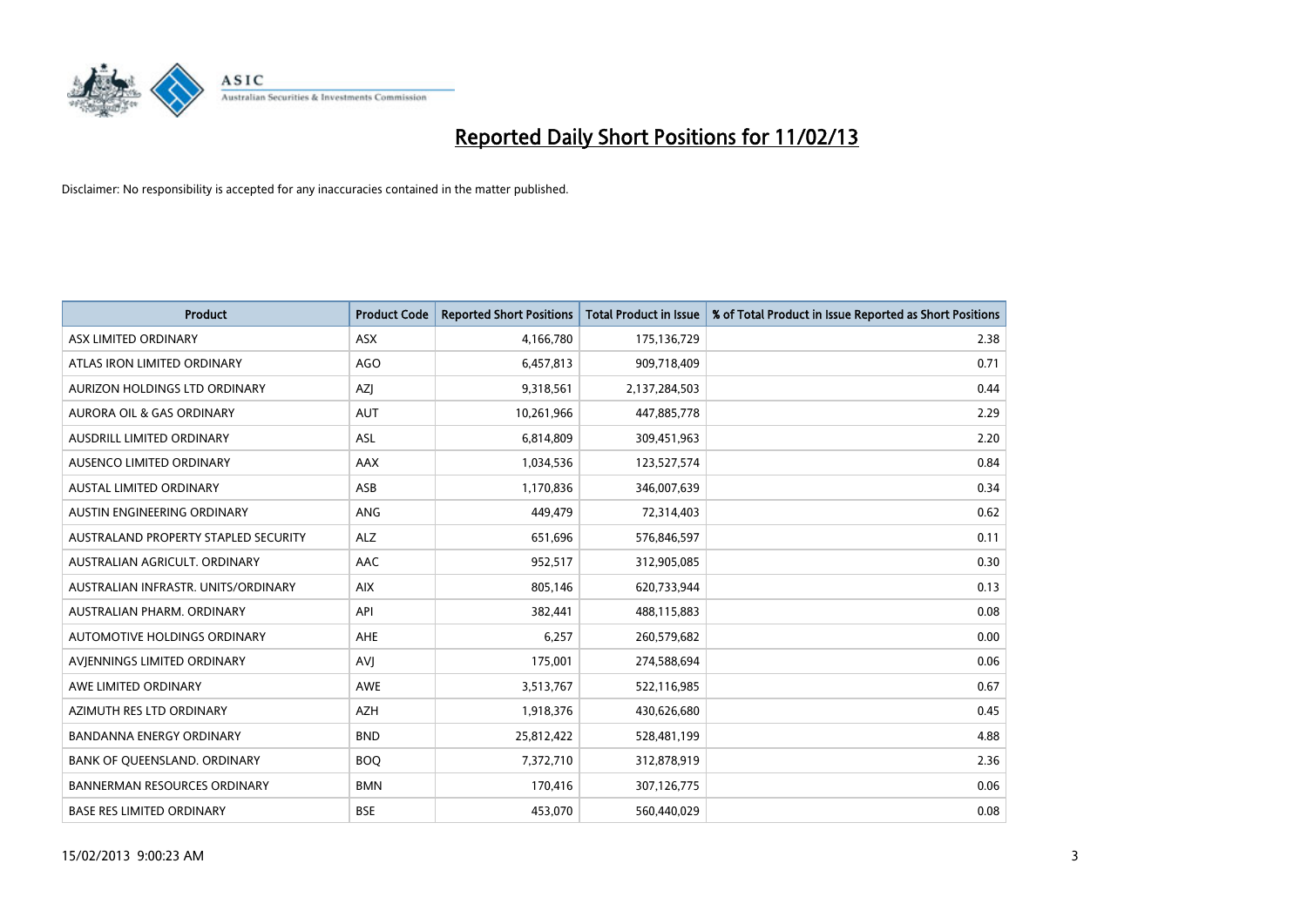

| <b>Product</b>                                | <b>Product Code</b> | <b>Reported Short Positions</b> | <b>Total Product in Issue</b> | % of Total Product in Issue Reported as Short Positions |
|-----------------------------------------------|---------------------|---------------------------------|-------------------------------|---------------------------------------------------------|
| <b>BATHURST RESOURCES ORDINARY</b>            | <b>BTU</b>          | 39,413,252                      | 697,247,997                   | 5.65                                                    |
| BC IRON LIMITED ORDINARY                      | <b>BCI</b>          | 607,702                         | 122,729,384                   | 0.50                                                    |
| BEACH ENERGY LIMITED ORDINARY                 | <b>BPT</b>          | 21,609,236                      | 1,263,677,572                 | 1.71                                                    |
| BEADELL RESOURCE LTD ORDINARY                 | <b>BDR</b>          | 16,117,101                      | 742,204,752                   | 2.17                                                    |
| BENDIGO AND ADELAIDE ORDINARY                 | <b>BEN</b>          | 9,661,329                       | 402,442,109                   | 2.40                                                    |
| BERKELEY RESOURCES ORDINARY                   | <b>BKY</b>          | 253,485                         | 179,393,273                   | 0.14                                                    |
| <b>BHP BILLITON LIMITED ORDINARY</b>          | <b>BHP</b>          | 10,769,602                      | 3,211,691,105                 | 0.34                                                    |
| <b>BILLABONG ORDINARY</b>                     | <b>BBG</b>          | 5,880,821                       | 478,944,292                   | 1.23                                                    |
| <b>BLACKMORES LIMITED ORDINARY</b>            | <b>BKL</b>          | 2,886                           | 16,909,231                    | 0.02                                                    |
| <b>BLACKTHORN RESOURCES ORD US PROHIBITED</b> | <b>BTR</b>          | 135,891                         | 164,285,950                   | 0.08                                                    |
| BLUESCOPE STEEL LTD ORDINARY                  | <b>BSL</b>          | 1,059,172                       | 558,243,305                   | 0.19                                                    |
| <b>BOART LONGYEAR ORDINARY</b>                | <b>BLY</b>          | 7,849,497                       | 461, 163, 412                 | 1.70                                                    |
| BORAL LIMITED, ORDINARY                       | <b>BLD</b>          | 24,574,096                      | 766,235,816                   | 3.21                                                    |
| <b>BOUGAINVILLE COPPER ORDINARY</b>           | <b>BOC</b>          | $\mathbf{1}$                    | 401,062,500                   | 0.00                                                    |
| <b>BRADKEN LIMITED ORDINARY</b>               | <b>BKN</b>          | 11,289,598                      | 169,240,662                   | 6.67                                                    |
| <b>BRAMBLES LIMITED ORDINARY</b>              | <b>BXB</b>          | 1,465,130                       | 1,556,632,333                 | 0.09                                                    |
| BREVILLE GROUP LTD ORDINARY                   | <b>BRG</b>          | 138,533                         | 130,095,322                   | 0.11                                                    |
| <b>BRICKWORKS LIMITED ORDINARY</b>            | <b>BKW</b>          | 14,953                          | 147,818,132                   | 0.01                                                    |
| <b>BROCKMAN MINING LTD ORDINARY</b>           | <b>BCK</b>          | 91,872                          | 7,414,338,229                 | 0.00                                                    |
| BT INVESTMENT MNGMNT ORDINARY                 | <b>BTT</b>          | 1,201                           | 274,214,460                   | 0.00                                                    |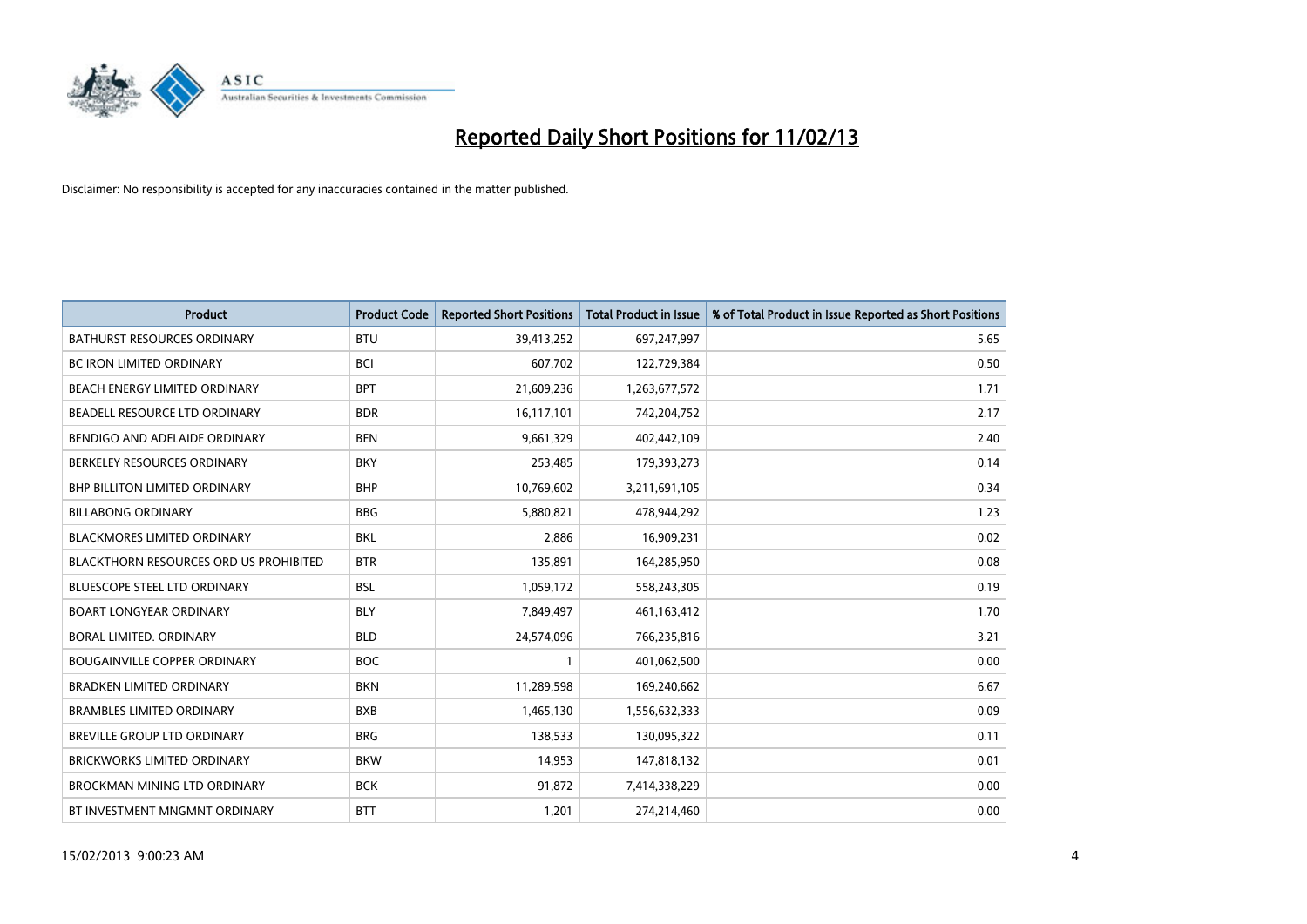

| <b>Product</b>                          | <b>Product Code</b> | <b>Reported Short Positions</b> | <b>Total Product in Issue</b> | % of Total Product in Issue Reported as Short Positions |
|-----------------------------------------|---------------------|---------------------------------|-------------------------------|---------------------------------------------------------|
| <b>BUCCANEER ENERGY LTD ORDINARY</b>    | <b>BCC</b>          | 1,000,000                       | 1,519,445,371                 | 0.07                                                    |
| <b>BURU ENERGY ORDINARY</b>             | <b>BRU</b>          | 15,420,725                      | 273,912,685                   | 5.63                                                    |
| <b>BWP TRUST ORDINARY UNITS</b>         | <b>BWP</b>          | 3,021,357                       | 533,645,790                   | 0.57                                                    |
| CABCHARGE AUSTRALIA ORDINARY            | CAB                 | 6,611,400                       | 120,430,683                   | 5.49                                                    |
| <b>CALIBRE GROUP LTD ORDINARY</b>       | <b>CGH</b>          | 843,313                         | 307,378,401                   | 0.27                                                    |
| CALTEX AUSTRALIA ORDINARY               | <b>CTX</b>          | 3,757,141                       | 270,000,000                   | 1.39                                                    |
| CAPE LAMBERT RES LTD ORDINARY           | <b>CFE</b>          | 596,867                         | 688,308,792                   | 0.09                                                    |
| CARABELLA RES LTD ORDINARY              | <b>CLR</b>          | 53,326                          | 152,361,547                   | 0.03                                                    |
| <b>CARBON ENERGY ORDINARY</b>           | <b>CNX</b>          | 48,071                          | 779,807,322                   | 0.01                                                    |
| <b>CARDNO LIMITED ORDINARY</b>          | CDD                 | 6,410,820                       | 141,148,006                   | 4.54                                                    |
| <b>CARINDALE PROPERTY UNIT</b>          | <b>CDP</b>          | 101                             | 70,000,000                    | 0.00                                                    |
| CARNARVON PETROLEUM ORDINARY            | <b>CVN</b>          | 1,365,352                       | 937,257,700                   | 0.15                                                    |
| CARSALES.COM LTD ORDINARY               | <b>CRZ</b>          | 4,766,717                       | 235,768,495                   | 2.02                                                    |
| <b>CASH CONVERTERS ORDINARY</b>         | CCV                 | 6,243                           | 423,861,025                   | 0.00                                                    |
| CEDAR WOODS PROP. ORDINARY              | <b>CWP</b>          | 7,400                           | 73,047,793                    | 0.01                                                    |
| CENTRAL PETROLEUM ORDINARY              | <b>CTP</b>          | 1,153,262                       | 1,386,978,365                 | 0.08                                                    |
| <b>CERAMIC FUEL CELLS ORDINARY</b>      | <b>CFU</b>          | 390                             | 1,559,231,320                 | 0.00                                                    |
| CFS RETAIL TRUST GRP STAPLED SECURITIES | <b>CFX</b>          | 39,627,971                      | 2,828,495,659                 | 1.40                                                    |
| CHALLENGER DIV.PRO. STAPLED UNITS       | <b>CDI</b>          | 36,852                          | 214,101,013                   | 0.02                                                    |
| <b>CHALLENGER LIMITED ORDINARY</b>      | <b>CGF</b>          | 2,299,022                       | 537,083,442                   | 0.43                                                    |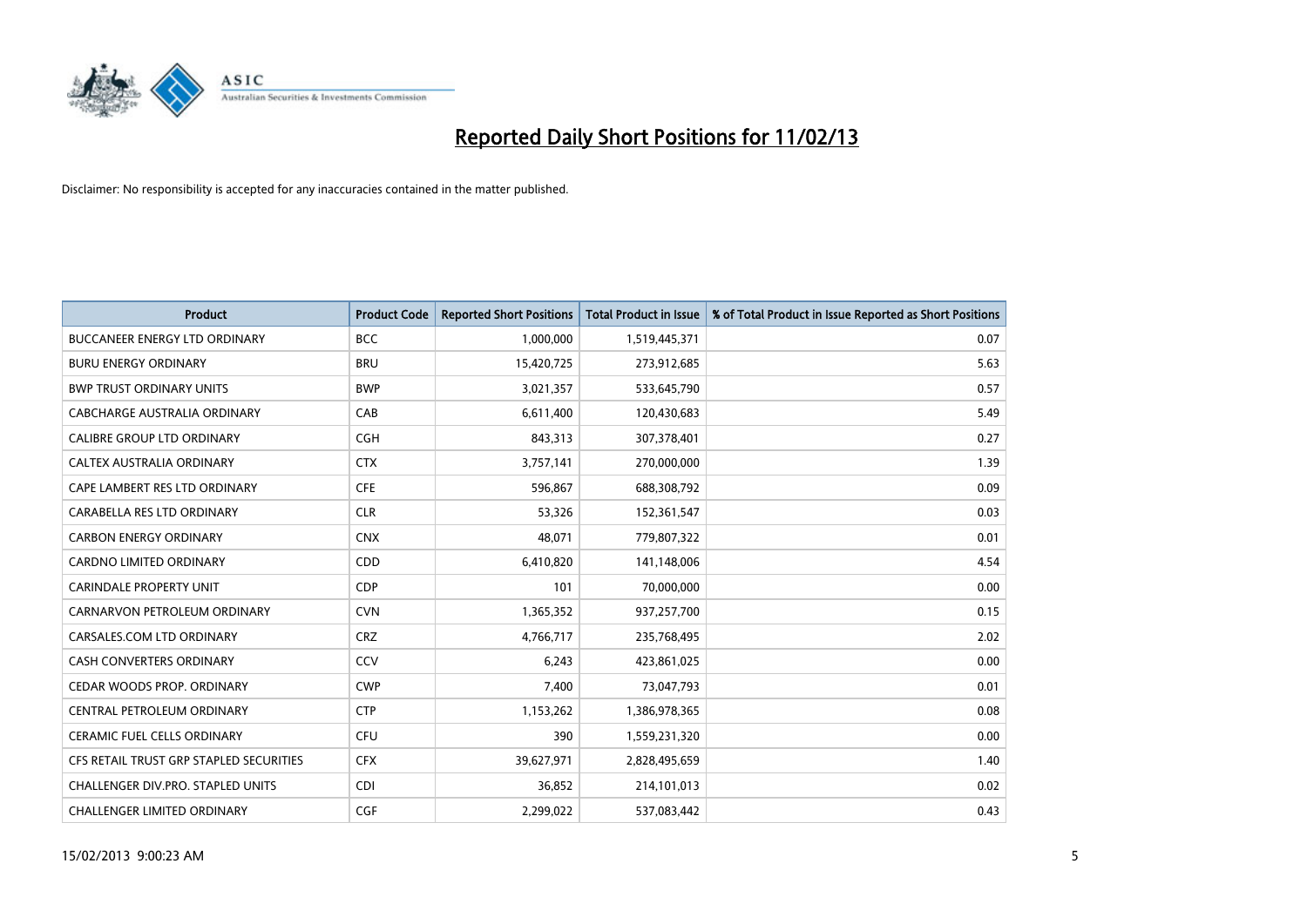

| <b>Product</b>                          | <b>Product Code</b> | <b>Reported Short Positions</b> | <b>Total Product in Issue</b> | % of Total Product in Issue Reported as Short Positions |
|-----------------------------------------|---------------------|---------------------------------|-------------------------------|---------------------------------------------------------|
| CHARTER HALL GROUP STAPLED US PROHIBIT. | <b>CHC</b>          | 458,402                         | 298,860,383                   | 0.15                                                    |
| <b>CHARTER HALL RETAIL UNITS</b>        | <b>CQR</b>          | 1,277,767                       | 334,098,571                   | 0.38                                                    |
| <b>CHORUS LIMITED ORDINARY</b>          | <b>CNU</b>          | 1,019,149                       | 385,082,123                   | 0.26                                                    |
| CITIGOLD CORP LTD ORDINARY              | <b>CTO</b>          | 1,433,288                       | 1,352,907,765                 | 0.11                                                    |
| <b>CLOUGH LIMITED ORDINARY</b>          | <b>CLO</b>          | 282,380                         | 775,565,556                   | 0.04                                                    |
| COAL OF AFRICA LTD ORDINARY             | <b>CZA</b>          | 291,968                         | 1,048,368,613                 | 0.03                                                    |
| <b>COALSPUR MINES LTD ORDINARY</b>      | <b>CPL</b>          | 14,031,567                      | 634,148,901                   | 2.21                                                    |
| COCA-COLA AMATIL ORDINARY               | <b>CCL</b>          | 1,909,578                       | 762,133,414                   | 0.25                                                    |
| <b>COCHLEAR LIMITED ORDINARY</b>        | <b>COH</b>          | 4,200,164                       | 57,026,689                    | 7.37                                                    |
| <b>COCKATOO COAL ORDINARY</b>           | COK                 | 13,257,938                      | 1,016,746,908                 | 1.30                                                    |
| CODAN LIMITED ORDINARY                  | <b>CDA</b>          | 373,292                         | 176,926,104                   | 0.21                                                    |
| <b>COLLINS FOODS LTD ORDINARY</b>       | <b>CKF</b>          | 556,018                         | 93,000,003                    | 0.60                                                    |
| COMMONWEALTH BANK. ORDINARY             | <b>CBA</b>          | 12,336,160                      | 1,609,180,841                 | 0.77                                                    |
| COMMONWEALTH PROP ORDINARY UNITS        | <b>CPA</b>          | 16,905,728                      | 2,347,003,413                 | 0.72                                                    |
| <b>COMPASS RESOURCES ORDINARY</b>       | <b>CMR</b>          | 7,472                           | 1,403,744,100                 | 0.00                                                    |
| <b>COMPUTERSHARE LTD ORDINARY</b>       | <b>CPU</b>          | 9,933,540                       | 555,664,059                   | 1.79                                                    |
| COOPER ENERGY LTD ORDINARY              | <b>COE</b>          | 181,962                         | 329,034,654                   | 0.06                                                    |
| <b>CORDLIFE LIMITED ORDINARY</b>        | CBB                 | 6,666                           | 172,687,354                   | 0.00                                                    |
| <b>CORP TRAVEL LIMITED ORDINARY</b>     | <b>CTD</b>          | 134,863                         | 74,971,020                    | 0.18                                                    |
| <b>CREDIT CORP GROUP ORDINARY</b>       | <b>CCP</b>          | 9,718                           | 45,932,899                    | 0.02                                                    |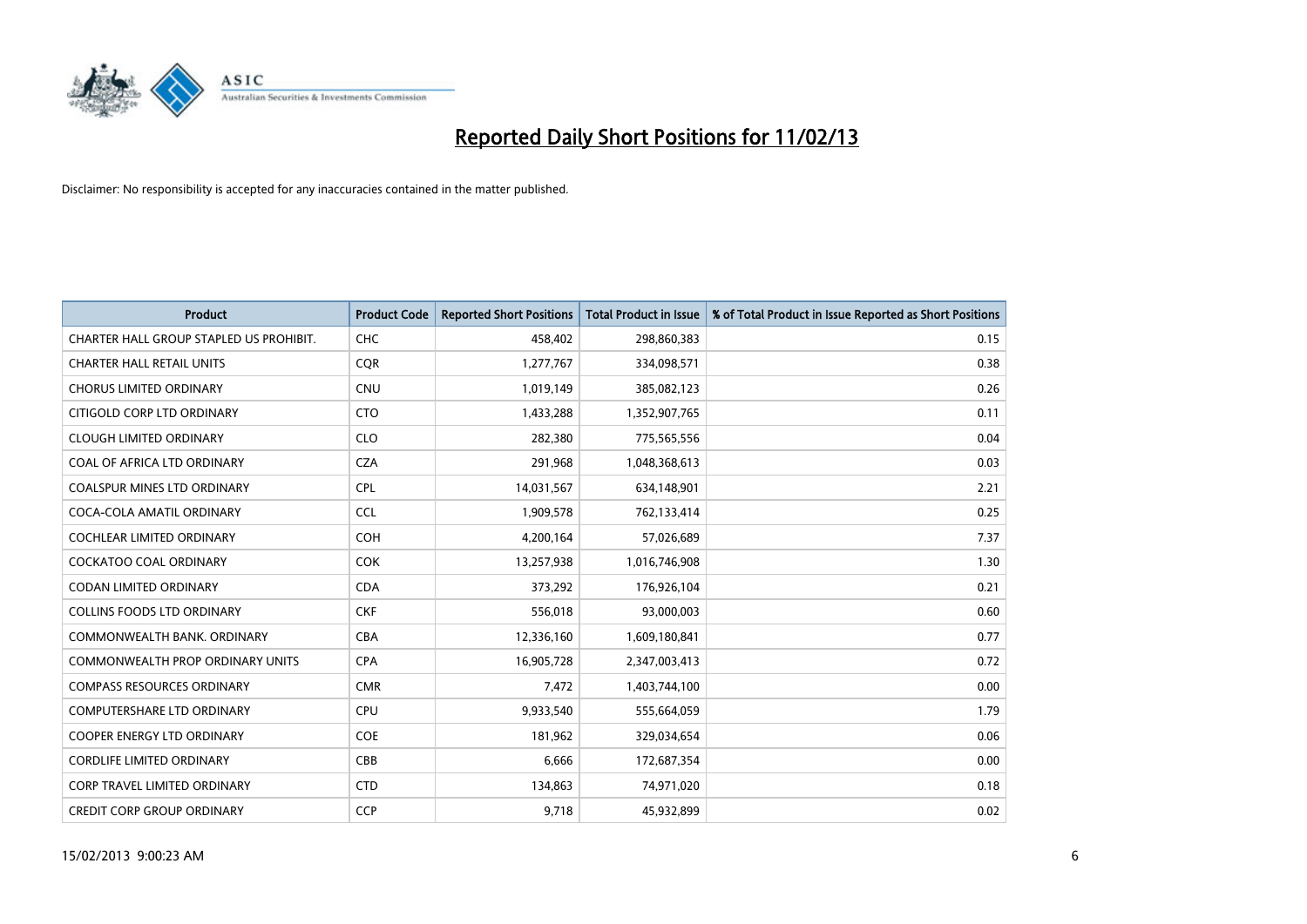

| <b>Product</b>                          | <b>Product Code</b> | <b>Reported Short Positions</b> | <b>Total Product in Issue</b> | % of Total Product in Issue Reported as Short Positions |
|-----------------------------------------|---------------------|---------------------------------|-------------------------------|---------------------------------------------------------|
| <b>CROMWELL PROP STAPLED SECURITIES</b> | <b>CMW</b>          | 333,192                         | 1,407,704,638                 | 0.02                                                    |
| <b>CROWN LIMITED ORDINARY</b>           | <b>CWN</b>          | 4,706,256                       | 728,394,185                   | 0.65                                                    |
| <b>CSG LIMITED ORDINARY</b>             | CSV                 | 446,792                         | 278,394,845                   | 0.16                                                    |
| <b>CSL LIMITED ORDINARY</b>             | <b>CSL</b>          | 2,053,145                       | 498,197,568                   | 0.41                                                    |
| <b>CSR LIMITED ORDINARY</b>             | <b>CSR</b>          | 46,928,309                      | 506,000,315                   | 9.27                                                    |
| <b>CUDECO LIMITED ORDINARY</b>          | CDU                 | 3,235,337                       | 188,943,961                   | 1.71                                                    |
| DACIAN GOLD LTD ORDINARY                | <b>DCN</b>          | 5,281                           | 61,100,000                    | 0.01                                                    |
| DART ENERGY LTD ORDINARY                | <b>DTE</b>          | 15,851,799                      | 878,668,388                   | 1.80                                                    |
| DATA#3 LIMITED ORDINARY                 | <b>DTL</b>          | 3,413                           | 153,974,950                   | 0.00                                                    |
| DAVID JONES LIMITED ORDINARY            | <b>DIS</b>          | 64,085,137                      | 531,788,775                   | 12.05                                                   |
| DECMIL GROUP LIMITED ORDINARY           | <b>DCG</b>          | 646,421                         | 168,203,219                   | 0.38                                                    |
| DEEP YELLOW LIMITED ORDINARY            | <b>DYL</b>          | 500,000                         | 1,553,507,294                 | 0.03                                                    |
| DEXUS PROPERTY GROUP STAPLED UNITS      | <b>DXS</b>          | 17,553,521                      | 4,839,024,176                 | 0.36                                                    |
| DISCOVERY METALS LTD ORDINARY           | <b>DML</b>          | 1,851,136                       | 486,986,451                   | 0.38                                                    |
| DOMINO PIZZA ENTERPR ORDINARY           | <b>DMP</b>          | 38,734                          | 70,192,674                    | 0.06                                                    |
| DORAY MINERALS LTD ORDINARY             | <b>DRM</b>          | 79,459                          | 141,866,768                   | 0.06                                                    |
| DOWNER EDI LIMITED ORDINARY             | <b>DOW</b>          | 5,212,600                       | 429,100,296                   | 1.21                                                    |
| DRILLSEARCH ENERGY ORDINARY             | <b>DLS</b>          | 1,375,402                       | 427,353,371                   | 0.32                                                    |
| DUET GROUP STAPLED US PROHIBIT.         | <b>DUE</b>          | 9,567,650                       | 1,158,216,750                 | 0.83                                                    |
| DULUXGROUP LIMITED ORDINARY             | <b>DLX</b>          | 6,277,714                       | 374,507,181                   | 1.68                                                    |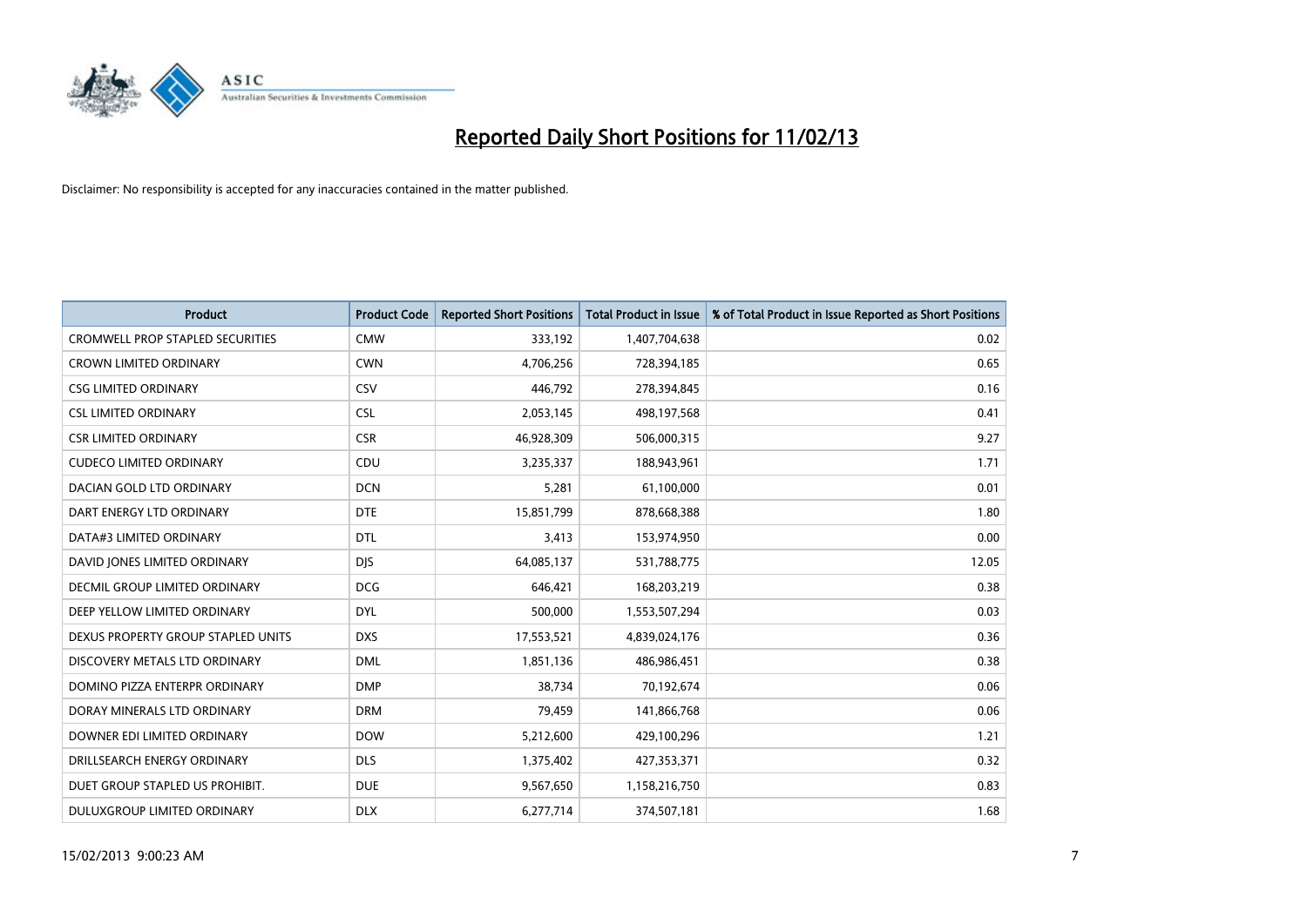

| <b>Product</b>                         | <b>Product Code</b> | <b>Reported Short Positions</b> | <b>Total Product in Issue</b> | % of Total Product in Issue Reported as Short Positions |
|----------------------------------------|---------------------|---------------------------------|-------------------------------|---------------------------------------------------------|
| <b>DWS LTD ORDINARY</b>                | <b>DWS</b>          | 402,654                         | 132,362,763                   | 0.30                                                    |
| ECHO ENTERTAINMENT ORDINARY            | EGP                 | 9,353,890                       | 825,672,730                   | 1.13                                                    |
| <b>ELDERS LIMITED ORDINARY</b>         | <b>ELD</b>          | 19,085,570                      | 448,598,480                   | 4.25                                                    |
| ELEMENTAL MINERALS ORDINARY            | <b>ELM</b>          | 45,179                          | 288,587,228                   | 0.02                                                    |
| ELEMENTOS LIMITED ORDINARY             | <b>ELT</b>          | 16                              | 148,352,638                   | 0.00                                                    |
| <b>EMECO HOLDINGS ORDINARY</b>         | <b>EHL</b>          | 7,857,054                       | 599,675,707                   | 1.31                                                    |
| <b>ENDEAVOUR MIN CORP CDI 1:1</b>      | <b>EVR</b>          | 75,263                          | 129,653,699                   | 0.06                                                    |
| ENERGY RESOURCES ORDINARY 'A'          | <b>ERA</b>          | 7,101,728                       | 517,725,062                   | 1.37                                                    |
| <b>ENERGY WORLD CORPOR, ORDINARY</b>   | <b>EWC</b>          | 16,762,125                      | 1,734,166,672                 | 0.97                                                    |
| <b>ENVESTRA LIMITED ORDINARY</b>       | <b>ENV</b>          | 8,116,611                       | 1,603,333,497                 | 0.51                                                    |
| EVOLUTION MINING LTD ORDINARY          | <b>EVN</b>          | 6,612,559                       | 708,092,989                   | 0.93                                                    |
| FAIRFAX MEDIA LTD ORDINARY             | <b>FXJ</b>          | 373,449,220                     | 2,351,955,725                 | 15.88                                                   |
| FANTASTIC HOLDINGS ORDINARY            | <b>FAN</b>          | 134,680                         | 102,739,538                   | 0.13                                                    |
| <b>FAR LTD ORDINARY</b>                | <b>FAR</b>          | 21,000,000                      | 2,499,846,742                 | 0.84                                                    |
| FEDERATION CNTRES ORD/UNIT STAPLED SEC | FDC                 | 6,059,427                       | 1,427,391,696                 | 0.42                                                    |
| FINBAR GROUP LIMITED ORDINARY          | <b>FRI</b>          | 624                             | 214,824,630                   | 0.00                                                    |
| FKP PROPERTY GROUP STAPLED SECURITIES  | <b>FKP</b>          | 6,260,949                       | 321,578,705                   | 1.95                                                    |
| FLEETWOOD CORP ORDINARY                | <b>FWD</b>          | 2,967,203                       | 60,033,258                    | 4.94                                                    |
| FLETCHER BUILDING ORDINARY             | <b>FBU</b>          | 3,449,330                       | 684,793,538                   | 0.50                                                    |
| FLEXIGROUP LIMITED ORDINARY            | <b>FXL</b>          | 594,361                         | 287,469,669                   | 0.21                                                    |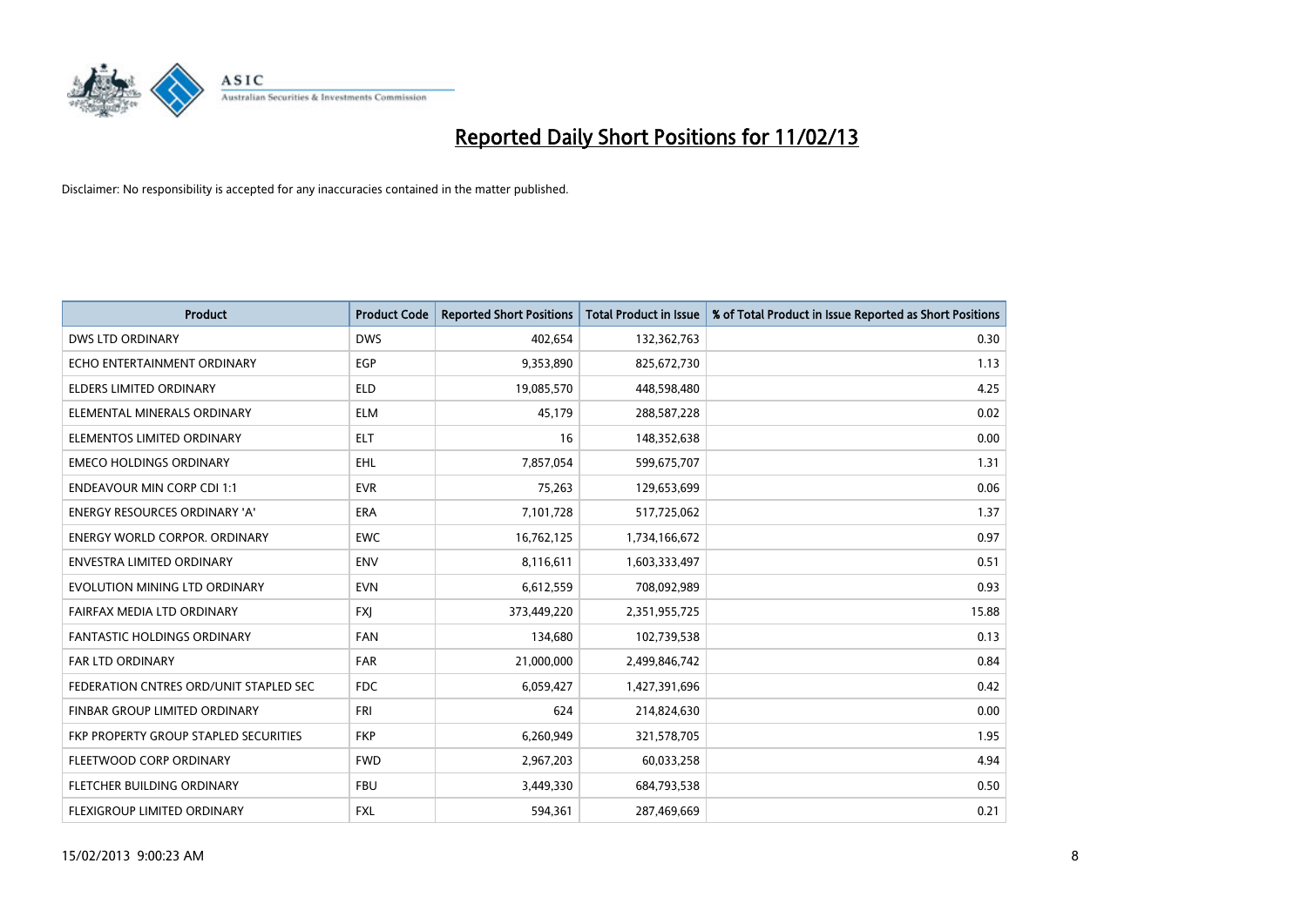

| <b>Product</b>                                   | <b>Product Code</b> | <b>Reported Short Positions</b> | <b>Total Product in Issue</b> | % of Total Product in Issue Reported as Short Positions |
|--------------------------------------------------|---------------------|---------------------------------|-------------------------------|---------------------------------------------------------|
| <b>FLIGHT CENTRE ORDINARY</b>                    | <b>FLT</b>          | 11,579,137                      | 100,170,726                   | 11.56                                                   |
| FLINDERS MINES LTD ORDINARY                      | <b>FMS</b>          | 2,052,181                       | 1,821,300,404                 | 0.11                                                    |
| <b>FOCUS MINERALS LTD ORDINARY</b>               | <b>FML</b>          | 3,365,731                       | 8,822,771,352                 | 0.04                                                    |
| FONTERRA SHARE FUND ORDINARY UNITS               | <b>FSF</b>          | 22,882                          | 95,689,327                    | 0.02                                                    |
| <b>FORGE GROUP LIMITED ORDINARY</b>              | FGE                 | 131,210                         | 86,169,014                    | 0.15                                                    |
| FORTESCUE METALS GRP ORDINARY                    | <b>FMG</b>          | 171,741,204                     | 3,113,798,659                 | 5.52                                                    |
| <b>G.U.D. HOLDINGS ORDINARY</b>                  | GUD                 | 4,274,529                       | 71,341,319                    | 5.99                                                    |
| <b>G8 EDUCATION LIMITED ORDINARY</b>             | <b>GEM</b>          | 5,295,542                       | 246,802,417                   | 2.15                                                    |
| <b>GALAXY RESOURCES ORDINARY</b>                 | GXY                 | 3,577,982                       | 560,357,421                   | 0.64                                                    |
| <b>GENETIC TECHNOLOGIES ORDINARY</b>             | <b>GTG</b>          | 646,950                         | 475,471,819                   | 0.14                                                    |
| <b>GEODYNAMICS LIMITED ORDINARY</b>              | GDY                 | 850                             | 406,452,608                   | 0.00                                                    |
| GI DYNAMICS, INC CDI US PROHIBITED               | GID                 | 4,820                           | 267,411,005                   | 0.00                                                    |
| <b>GINDALBIE METALS LTD ORDINARY</b>             | <b>GBG</b>          | 36,221,307                      | 1,404,350,200                 | 2.58                                                    |
| <b>GOODMAN FIELDER, ORDINARY</b>                 | <b>GFF</b>          | 23,533,693                      | 1,955,559,207                 | 1.20                                                    |
| <b>GOODMAN GROUP STAPLED US PROHIBIT.</b>        | <b>GMG</b>          | 2,320,459                       | 1,713,233,947                 | 0.14                                                    |
| <b>GPT GROUP STAPLED SEC.</b>                    | <b>GPT</b>          | 9,404,138                       | 1,766,785,075                 | 0.53                                                    |
| <b>GRAINCORP LIMITED A CLASS ORDINARY</b>        | <b>GNC</b>          | 1,069,794                       | 228,855,628                   | 0.47                                                    |
| <b>GRANGE RESOURCES. ORDINARY</b>                | <b>GRR</b>          | 1,392,168                       | 1,156,181,782                 | 0.12                                                    |
| <b>GREENLAND MIN EN LTD ORDINARY</b>             | GGG                 | 4,698,937                       | 567,937,409                   | 0.83                                                    |
| <b>GROWTHPOINT PROPERTY ORD/UNIT STAPLED SEC</b> | GOZ                 | 31,162                          | 390,292,970                   | 0.01                                                    |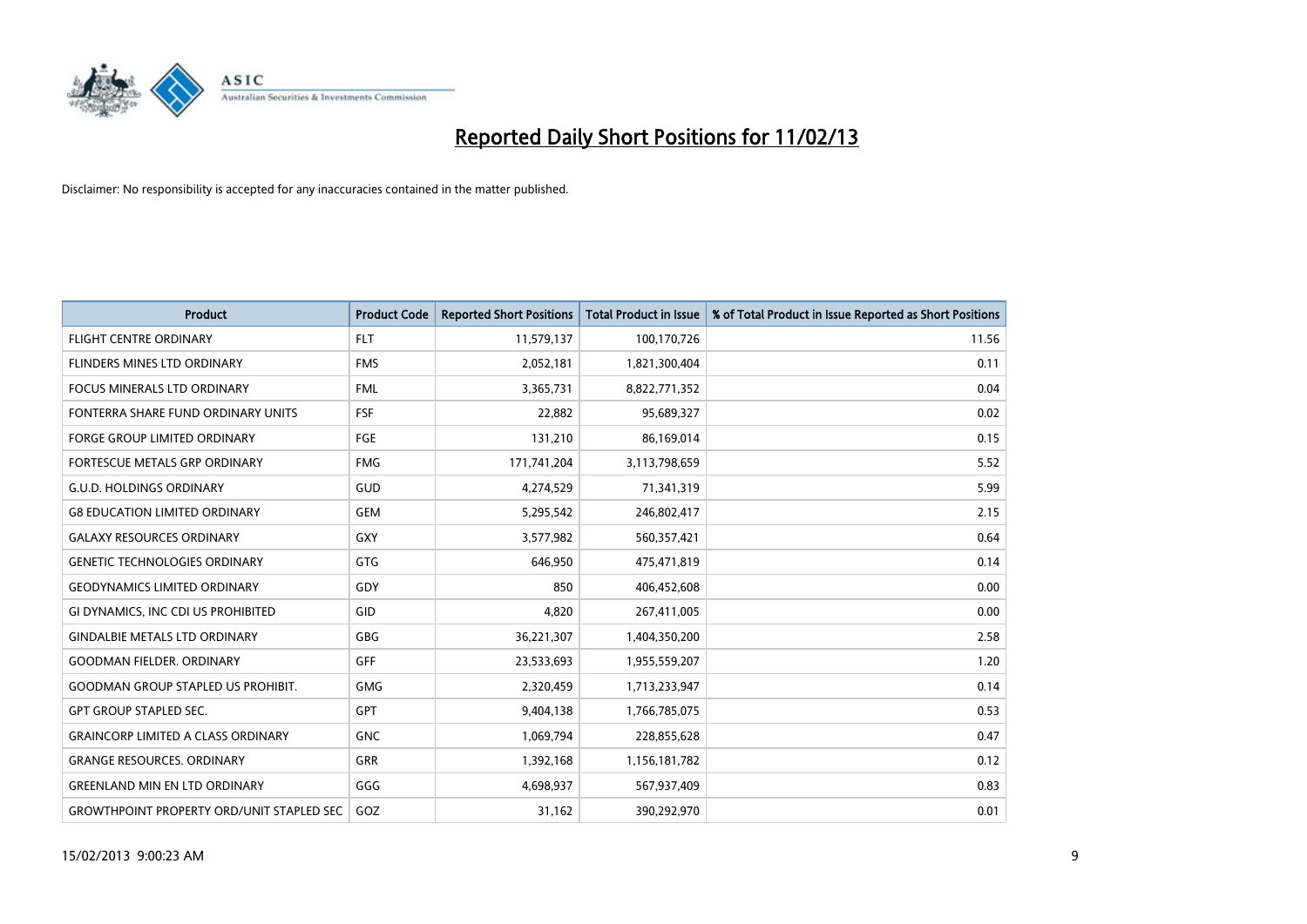

| <b>Product</b>                       | <b>Product Code</b> | <b>Reported Short Positions</b> | <b>Total Product in Issue</b> | % of Total Product in Issue Reported as Short Positions |
|--------------------------------------|---------------------|---------------------------------|-------------------------------|---------------------------------------------------------|
| <b>GRYPHON MINERALS LTD ORDINARY</b> | GRY                 | 23,818,392                      | 400,464,983                   | 5.95                                                    |
| <b>GUILDFORD COAL LTD ORDINARY</b>   | <b>GUF</b>          | 1,189,747                       | 521,046,899                   | 0.23                                                    |
| <b>GUIARAT NRE COAL LTD ORDINARY</b> | <b>GNM</b>          | 587,657                         | 1,376,138,678                 | 0.04                                                    |
| <b>GUNNS LIMITED ORDINARY</b>        | <b>GNS</b>          | 51,772,667                      | 848,401,559                   | 6.10                                                    |
| <b>GWA GROUP LTD ORDINARY</b>        | <b>GWA</b>          | 6,282,093                       | 304,706,899                   | 2.06                                                    |
| HARVEY NORMAN ORDINARY               | <b>HVN</b>          | 113,261,048                     | 1,062,316,784                 | 10.66                                                   |
| HASTIE GROUP LIMITED ORDINARY        | <b>HST</b>          | 233,914                         | 137,353,504                   | 0.17                                                    |
| <b>HENDERSON GROUP CDI 1:1</b>       | <b>HGG</b>          | 2,213,779                       | 718,996,007                   | 0.31                                                    |
| HFA HOLDINGS LIMITED ORDINARY        | <b>HFA</b>          | 3,809                           | 117,332,831                   | 0.00                                                    |
| <b>HIGHLANDS PACIFIC ORDINARY</b>    | <b>HIG</b>          | 483,892                         | 789,132,854                   | 0.06                                                    |
| HILLGROVE RES LTD ORDINARY           | <b>HGO</b>          | 2,009,546                       | 1,022,760,221                 | 0.20                                                    |
| HILLS HOLDINGS LTD ORDINARY          | HIL                 | 2,843,904                       | 246,500,444                   | 1.15                                                    |
| HORIZON OIL LIMITED ORDINARY         | <b>HZN</b>          | 33,630,391                      | 1,133,316,515                 | 2.97                                                    |
| <b>ICON ENERGY LIMITED ORDINARY</b>  | <b>ICN</b>          | 1,724,608                       | 533,391,210                   | 0.32                                                    |
| <b>IINET LIMITED ORDINARY</b>        | <b>IIN</b>          | 15,964                          | 161,238,847                   | 0.01                                                    |
| <b>ILUKA RESOURCES ORDINARY</b>      | <b>ILU</b>          | 63,322,049                      | 418,700,517                   | 15.12                                                   |
| <b>IMDEX LIMITED ORDINARY</b>        | <b>IMD</b>          | 1,216,639                       | 210,473,188                   | 0.58                                                    |
| IMF (AUSTRALIA) LTD ORDINARY         | <b>IMF</b>          | 538,023                         | 123,201,716                   | 0.44                                                    |
| <b>INCITEC PIVOT ORDINARY</b>        | <b>IPL</b>          | 5,080,543                       | 1,628,730,107                 | 0.31                                                    |
| INDEPENDENCE GROUP ORDINARY          | <b>IGO</b>          | 3,213,065                       | 232,882,535                   | 1.38                                                    |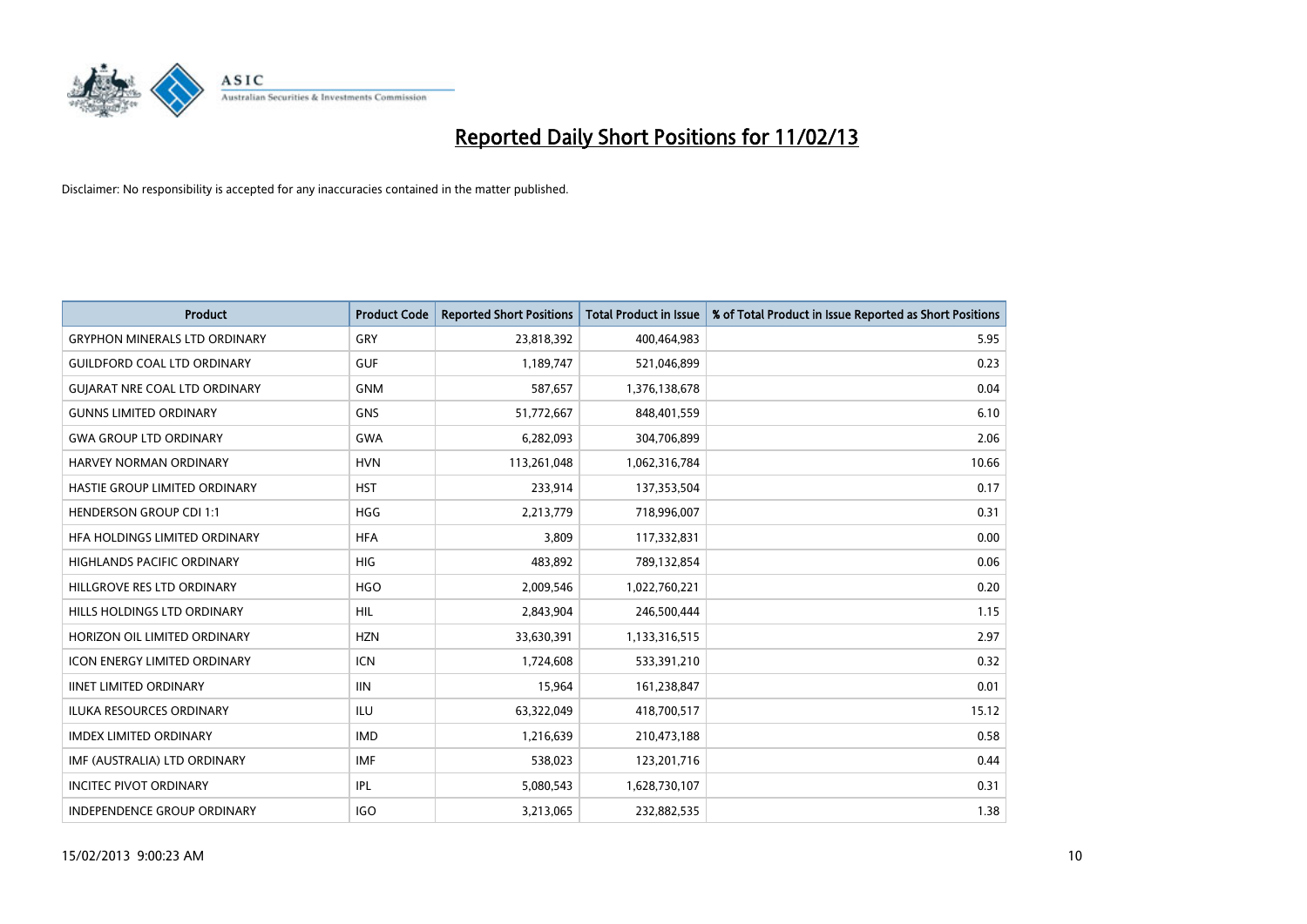

| <b>Product</b>                                | <b>Product Code</b> | <b>Reported Short Positions</b> | <b>Total Product in Issue</b> | % of Total Product in Issue Reported as Short Positions |
|-----------------------------------------------|---------------------|---------------------------------|-------------------------------|---------------------------------------------------------|
| <b>INDOPHIL RESOURCES ORDINARY</b>            | <b>IRN</b>          | 441,835                         | 1,203,146,194                 | 0.04                                                    |
| <b>INFIGEN ENERGY STAPLED SECURITIES</b>      | <b>IFN</b>          | 2,974,133                       | 762,265,972                   | 0.39                                                    |
| <b>INSURANCE AUSTRALIA ORDINARY</b>           | IAG                 | 5,363,490                       | 2,079,034,021                 | 0.26                                                    |
| INTEGRATED RESEARCH ORDINARY                  | IRI                 | 59,385                          | 168,359,453                   | 0.04                                                    |
| <b>INTREPID MINES ORDINARY</b>                | <b>IAU</b>          | 10,606,447                      | 555,519,374                   | 1.91                                                    |
| <b>INVESTA OFFICE FUND STAPLED SECURITIES</b> | <b>IOF</b>          | 2,834,325                       | 614,047,458                   | 0.46                                                    |
| <b>INVOCARE LIMITED ORDINARY</b>              | <b>IVC</b>          | 3,033,159                       | 110,030,298                   | 2.76                                                    |
| ION LIMITED ORDINARY                          | <b>ION</b>          | 164,453                         | 256,365,105                   | 0.06                                                    |
| <b>IOOF HOLDINGS LTD ORDINARY</b>             | IFL                 | 1,486,114                       | 232,091,225                   | 0.64                                                    |
| <b>IRESS LIMITED ORDINARY</b>                 | <b>IRE</b>          | 1,898,220                       | 128,620,231                   | 1.48                                                    |
| <b>IRON ORE HOLDINGS ORDINARY</b>             | <b>IOH</b>          | 39,352                          | 161,174,005                   | 0.02                                                    |
| ISHARES GLB HEALTH CDI 1:1                    | IXJ                 | 377                             | 13,050,000                    | 0.00                                                    |
| <b>IVANHOE AUSTRALIA ORDINARY</b>             | <b>IVA</b>          | 1,112,010                       | 714,991,227                   | 0.16                                                    |
| JAMES HARDIE INDUST CHESS DEPOSITARY INT      | <b>IHX</b>          | 7,767,782                       | 440,917,727                   | 1.76                                                    |
| <b>JB HI-FI LIMITED ORDINARY</b>              | <b>IBH</b>          | 19,304,963                      | 98,850,643                    | 19.53                                                   |
| <b>JUMBO INTERACTIVE ORDINARY</b>             | <b>IIN</b>          | 5,526                           | 43,102,560                    | 0.01                                                    |
| <b>JUPITER MINES ORDINARY</b>                 | <b>IMS</b>          | 3,708                           | 2,281,835,383                 | 0.00                                                    |
| <b>KAGARA LTD ORDINARY</b>                    | KZL                 | 3,034,733                       | 798,953,117                   | 0.38                                                    |
| KANGAROO RES LTD ORDINARY                     | <b>KRL</b>          | 92,968                          | 3,434,430,012                 | 0.00                                                    |
| KAROON GAS AUSTRALIA ORDINARY                 | <b>KAR</b>          | 173,409                         | 221,420,769                   | 0.08                                                    |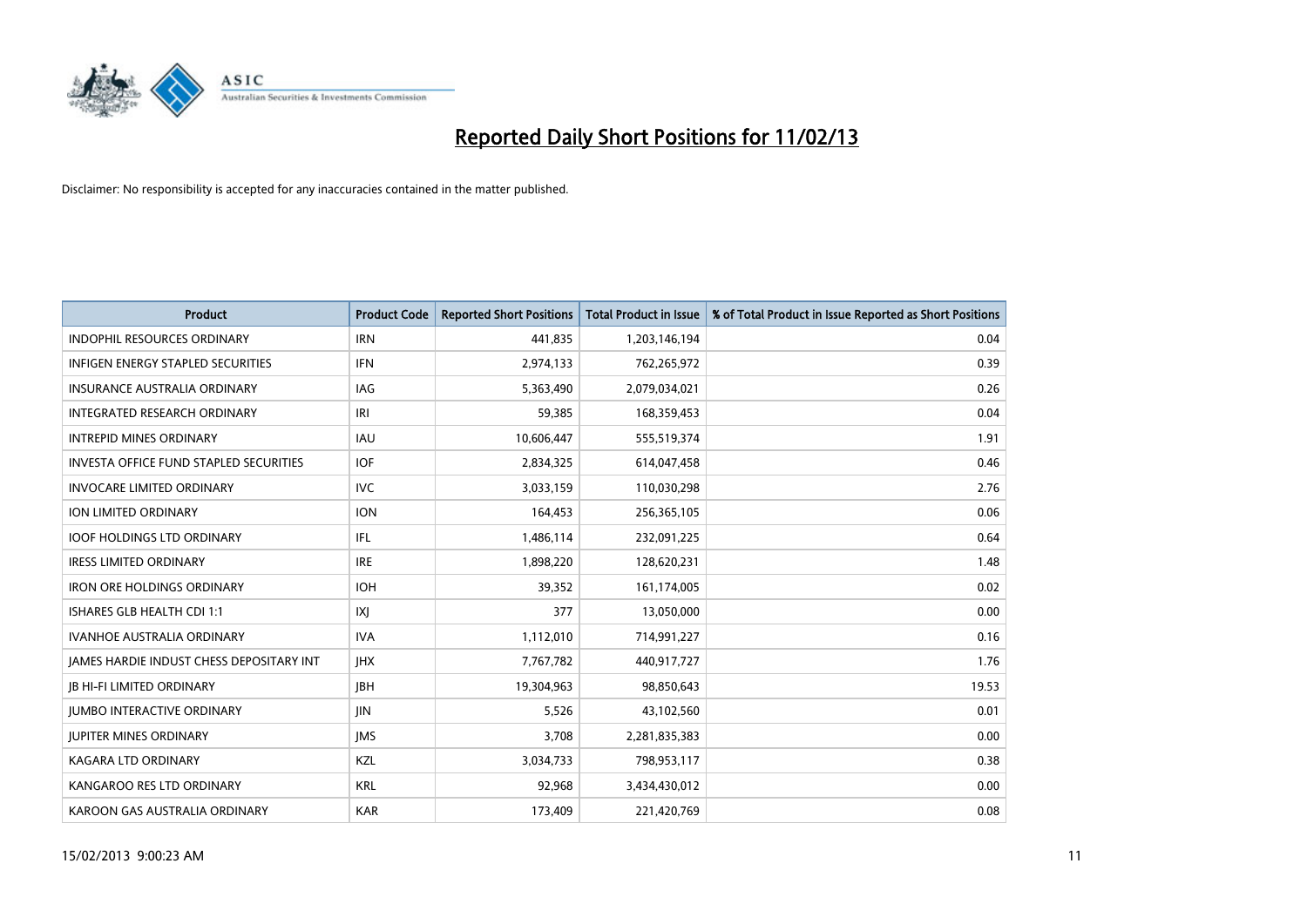

| <b>Product</b>                        | <b>Product Code</b> | <b>Reported Short Positions</b> | <b>Total Product in Issue</b> | % of Total Product in Issue Reported as Short Positions |
|---------------------------------------|---------------------|---------------------------------|-------------------------------|---------------------------------------------------------|
| KATHMANDU HOLD LTD ORDINARY           | <b>KMD</b>          | 17,397                          | 200,215,894                   | 0.01                                                    |
| <b>KBL MINING LIMITED ORDINARY</b>    | <b>KBL</b>          | 1,820                           | 293,535,629                   | 0.00                                                    |
| KINGSGATE CONSOLID. ORDINARY          | <b>KCN</b>          | 12,104,854                      | 151,828,173                   | 7.97                                                    |
| KINGSROSE MINING LTD ORDINARY         | <b>KRM</b>          | 204,322                         | 291,959,871                   | 0.07                                                    |
| LEIGHTON HOLDINGS ORDINARY            | LEI                 | 8,893,153                       | 337,164,188                   | 2.64                                                    |
| LEND LEASE GROUP UNIT/ORD STAPLED     | <b>LLC</b>          | 4,406,399                       | 574,351,883                   | 0.77                                                    |
| LINC ENERGY LTD ORDINARY              | <b>LNC</b>          | 15,984,187                      | 517,770,424                   | 3.09                                                    |
| LIQUEFIED NATURAL ORDINARY            | <b>LNG</b>          | 272,800                         | 267,699,015                   | 0.10                                                    |
| LYCOPODIUM LIMITED ORDINARY           | <b>LYL</b>          | 403                             | 38,755,103                    | 0.00                                                    |
| LYNAS CORPORATION ORDINARY            | <b>LYC</b>          | 178,051,768                     | 1,960,801,292                 | 9.08                                                    |
| M2 TELECOMMUNICATION ORDINARY         | <b>MTU</b>          | 7,250,497                       | 157,996,251                   | 4.59                                                    |
| <b>MACA LIMITED ORDINARY</b>          | <b>MLD</b>          | 1,003,408                       | 150,000,000                   | 0.67                                                    |
| MACMAHON HOLDINGS ORDINARY            | MAH                 | 13,261,519                      | 1,261,699,966                 | 1.05                                                    |
| MACO ATLAS ROADS GRP ORDINARY STAPLED | <b>MOA</b>          | 4,207,340                       | 478,531,436                   | 0.88                                                    |
| MACQUARIE GROUP LTD ORDINARY          | MQG                 | 4,416,401                       | 339,178,329                   | 1.30                                                    |
| <b>MATRIX C &amp; E LTD ORDINARY</b>  | <b>MCE</b>          | 3,767,240                       | 94,555,428                    | 3.98                                                    |
| MAVERICK DRILLING ORDINARY            | <b>MAD</b>          | 10,463,300                      | 452,726,751                   | 2.31                                                    |
| <b>MAXITRANS INDUSTRIES ORDINARY</b>  | <b>MXI</b>          | 4,112                           | 183,993,392                   | 0.00                                                    |
| MAYNE PHARMA LTD ORDINARY             | <b>MYX</b>          | 546,300                         | 545,527,413                   | 0.10                                                    |
| MCMILLAN SHAKESPEARE ORDINARY         | <b>MMS</b>          | 493,075                         | 74,523,965                    | 0.66                                                    |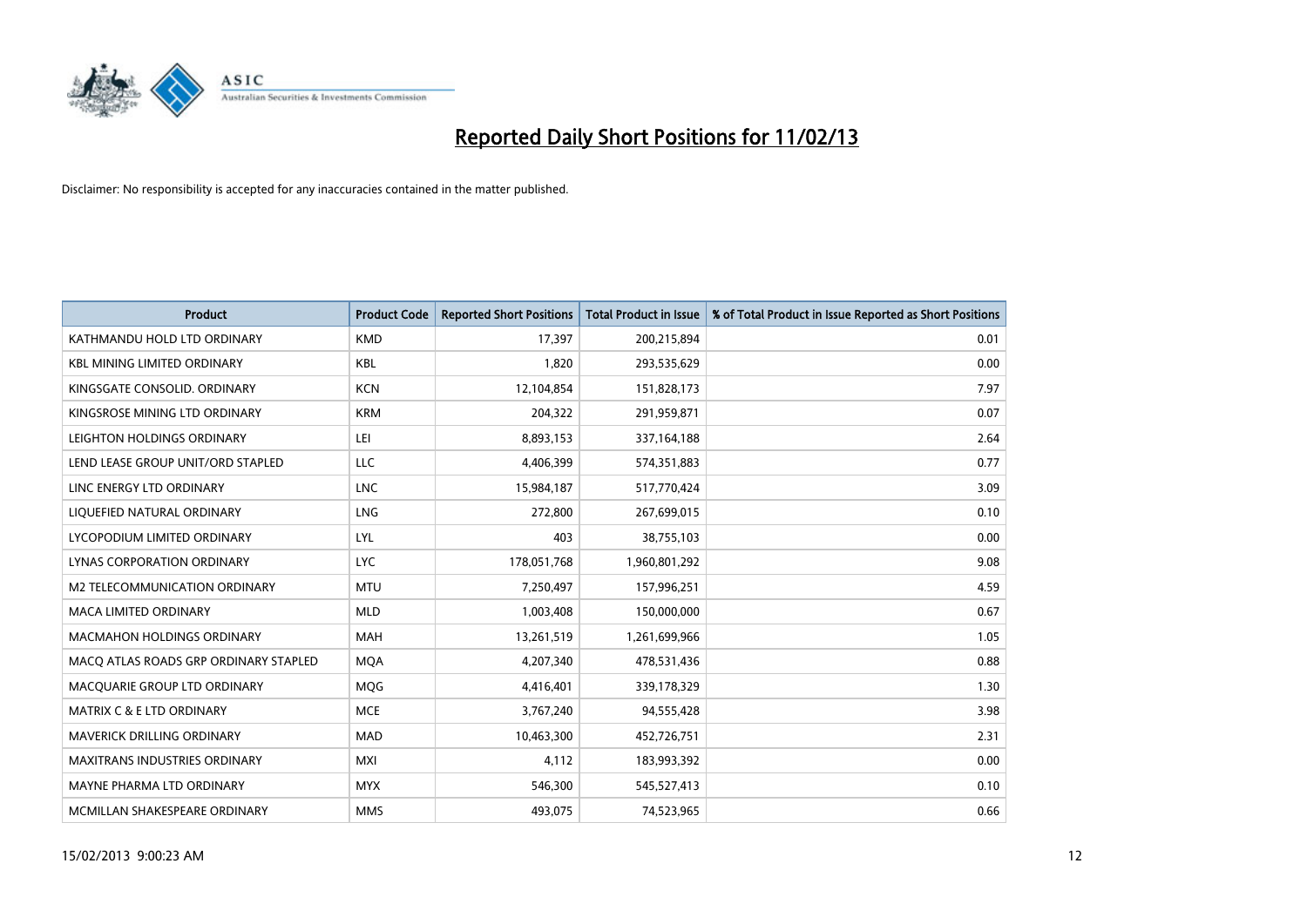

| <b>Product</b>                    | <b>Product Code</b> | <b>Reported Short Positions</b> | <b>Total Product in Issue</b> | % of Total Product in Issue Reported as Short Positions |
|-----------------------------------|---------------------|---------------------------------|-------------------------------|---------------------------------------------------------|
| MEDUSA MINING LTD ORDINARY        | <b>MML</b>          | 2,917,002                       | 188,903,911                   | 1.54                                                    |
| MELBOURNE IT LIMITED ORDINARY     | <b>MLB</b>          | 502,022                         | 82,451,363                    | 0.61                                                    |
| MEO AUSTRALIA LTD ORDINARY        | <b>MEO</b>          | 399,747                         | 627,264,587                   | 0.06                                                    |
| MERMAID MARINE ORDINARY           | <b>MRM</b>          | 609,572                         | 223,832,900                   | 0.27                                                    |
| MESOBLAST LIMITED ORDINARY        | <b>MSB</b>          | 17,775,396                      | 287,840,322                   | 6.18                                                    |
| METALS X LIMITED ORDINARY         | <b>MLX</b>          | 90,791                          | 1,651,766,110                 | 0.01                                                    |
| METCASH LIMITED ORDINARY          | <b>MTS</b>          | 102,947,137                     | 880,704,786                   | 11.69                                                   |
| METMINCO LIMITED ORDINARY         | <b>MNC</b>          | 54,825                          | 1,749,543,023                 | 0.00                                                    |
| MICLYN EXP OFFSHR ORDINARY        | <b>MIO</b>          | 52,640                          | 278,639,188                   | 0.02                                                    |
| MILTON CORPORATION ORDINARY       | <b>MLT</b>          | 12,800                          | 121,625,655                   | 0.01                                                    |
| MINCOR RESOURCES NL ORDINARY      | <b>MCR</b>          | 2,261,799                       | 188,208,274                   | 1.20                                                    |
| MINERAL DEPOSITS ORDINARY         | <b>MDL</b>          | 753,231                         | 83,538,786                    | 0.90                                                    |
| MINERAL RESOURCES. ORDINARY       | <b>MIN</b>          | 3,526,623                       | 185,724,169                   | 1.90                                                    |
| MIRABELA NICKEL LTD ORDINARY      | <b>MBN</b>          | 9,637,246                       | 876,765,094                   | 1.10                                                    |
| MIRVAC GROUP STAPLED SECURITIES   | <b>MGR</b>          | 6,398,346                       | 3,425,587,451                 | 0.19                                                    |
| MOLOPO ENERGY LTD ORDINARY        | <b>MPO</b>          | 907,974                         | 246,230,752                   | 0.37                                                    |
| MONADELPHOUS GROUP ORDINARY       | <b>MND</b>          | 7,375,550                       | 90,663,543                    | 8.14                                                    |
| MORTGAGE CHOICE LTD ORDINARY      | MOC                 | 2,354,420                       | 123,431,282                   | 1.91                                                    |
| <b>MOUNT GIBSON IRON ORDINARY</b> | <b>MGX</b>          | 1,638,416                       | 1,090,584,232                 | 0.15                                                    |
| MULTIPLEX SITES SITES             | <b>MXUPA</b>        | 602                             | 4,500,000                     | 0.01                                                    |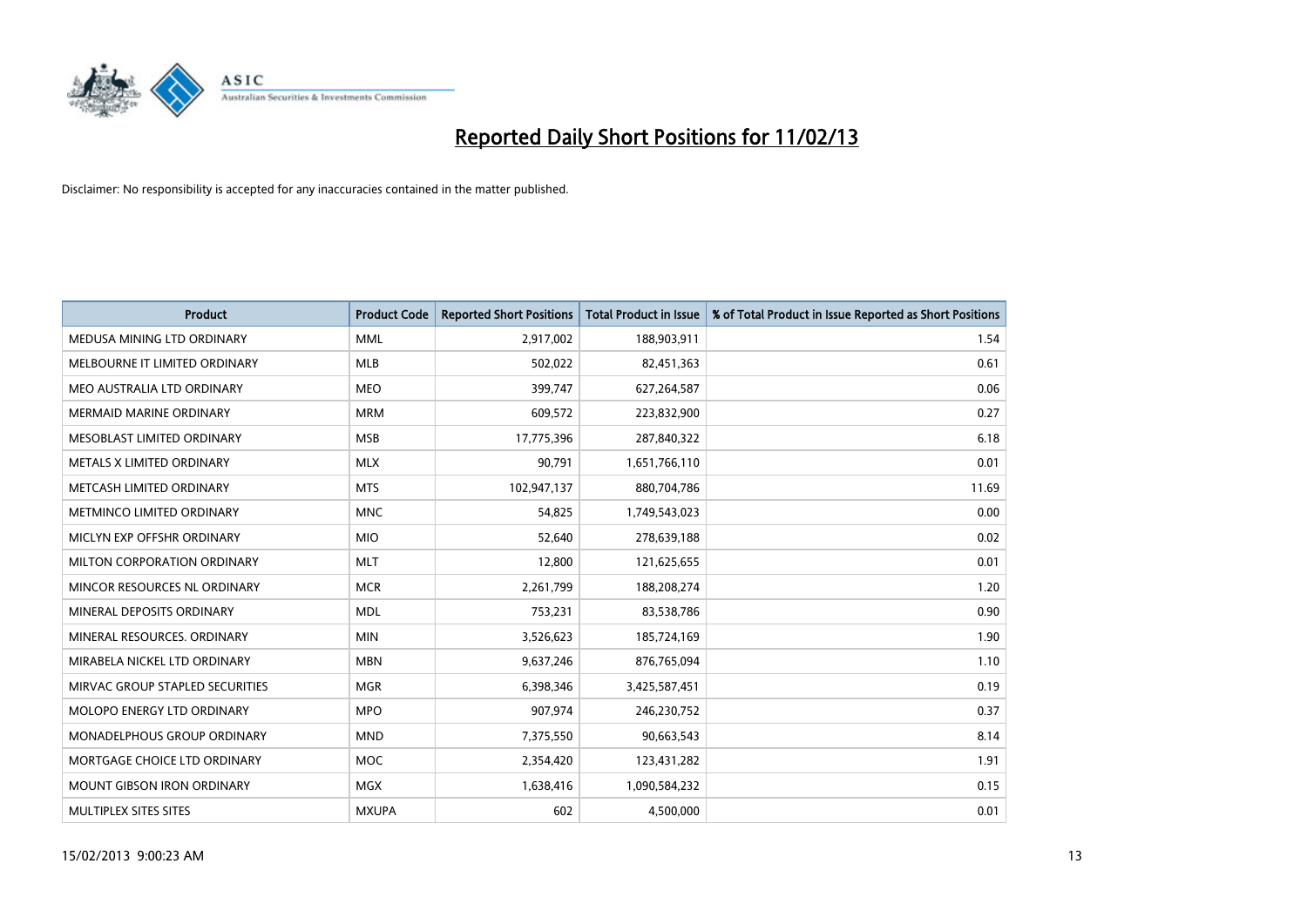

| <b>Product</b>                | <b>Product Code</b> | <b>Reported Short Positions</b> | <b>Total Product in Issue</b> | % of Total Product in Issue Reported as Short Positions |
|-------------------------------|---------------------|---------------------------------|-------------------------------|---------------------------------------------------------|
| MURCHISON METALS LTD ORDINARY | <b>MMX</b>          | 6,076,854                       | 450,497,346                   | 1.35                                                    |
| MYER HOLDINGS LTD ORDINARY    | <b>MYR</b>          | 81,766,573                      | 583,384,551                   | 14.02                                                   |
| MYSTATE LIMITED ORDINARY      | <b>MYS</b>          | 22,399                          | 87,117,374                    | 0.03                                                    |
| NATIONAL AUST, BANK ORDINARY  | <b>NAB</b>          | 13,515,814                      | 2,342,259,881                 | 0.58                                                    |
| NAVITAS LIMITED ORDINARY      | <b>NVT</b>          | 10,961,179                      | 375,367,918                   | 2.92                                                    |
| NEON ENERGY LIMITED ORDINARY  | <b>NEN</b>          | 2,780,554                       | 549,844,091                   | 0.51                                                    |
| NEW HOPE CORPORATION ORDINARY | <b>NHC</b>          | 2,384,810                       | 830,563,352                   | 0.29                                                    |
| NEW STANDARD ENERGY ORDINARY  | <b>NSE</b>          | 322,032                         | 305,331,847                   | 0.11                                                    |
| NEWCREST MINING ORDINARY      | <b>NCM</b>          | 3,992,333                       | 765,906,839                   | 0.52                                                    |
| NEWS CORP A NON-VOTING CDI    | <b>NWSLV</b>        | 2,353,692                       | 1,527,764,206                 | 0.15                                                    |
| NEWS CORP B VOTING CDI        | <b>NWS</b>          | 564,465                         | 798,520,953                   | 0.07                                                    |
| NEWSAT LIMITED ORDINARY       | <b>NWT</b>          | 58,617                          | 233,052,157                   | 0.03                                                    |
| NEXTDC LIMITED ORDINARY       | <b>NXT</b>          | 3,646,745                       | 172,602,288                   | 2.11                                                    |
| NEXUS ENERGY LIMITED ORDINARY | <b>NXS</b>          | 12,187,687                      | 1,329,821,159                 | 0.92                                                    |
| NIDO PETROLEUM ORDINARY       | <b>NDO</b>          | 105,313                         | 1,906,373,341                 | 0.01                                                    |
| NOBLE MINERAL RES ORDINARY    | <b>NMG</b>          | 2,903,432                       | 666,397,952                   | 0.44                                                    |
| NORFOLK GROUP ORDINARY        | <b>NFK</b>          | 50                              | 158,890,730                   | 0.00                                                    |
| NORTHERN IRON LTD ORDINARY    | <b>NFE</b>          | 2,359,742                       | 484,405,314                   | 0.49                                                    |
| NORTHERN STAR ORDINARY        | <b>NST</b>          | 5,567,571                       | 424,277,027                   | 1.31                                                    |
| NRW HOLDINGS LIMITED ORDINARY | <b>NWH</b>          | 3,670,838                       | 278,888,011                   | 1.32                                                    |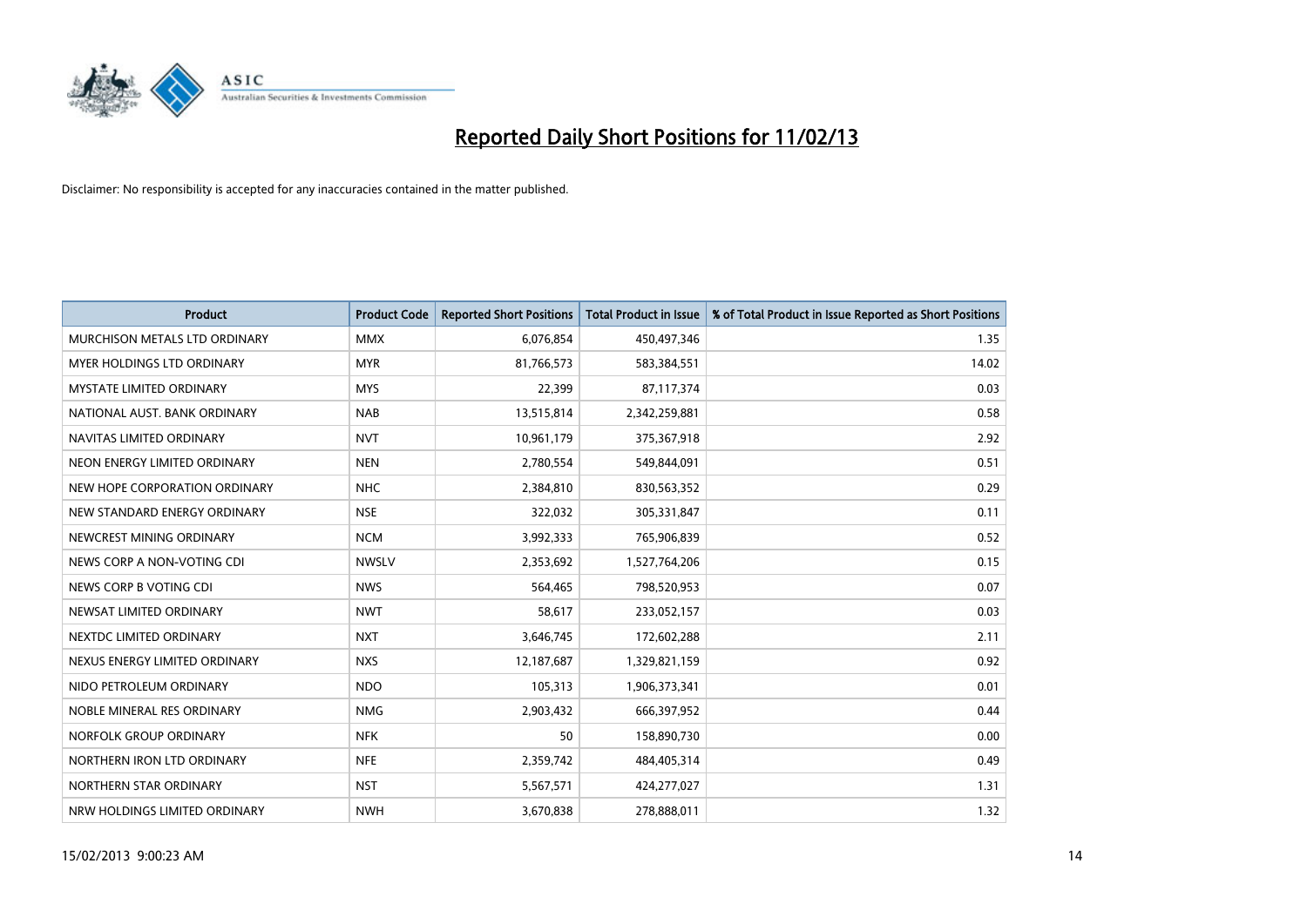

| <b>Product</b>                        | <b>Product Code</b> | <b>Reported Short Positions</b> | <b>Total Product in Issue</b> | % of Total Product in Issue Reported as Short Positions |
|---------------------------------------|---------------------|---------------------------------|-------------------------------|---------------------------------------------------------|
| NUFARM LIMITED ORDINARY               | <b>NUF</b>          | 5,298,732                       | 262,796,891                   | 2.02                                                    |
| OAKTON LIMITED ORDINARY               | <b>OKN</b>          | 114                             | 91,721,874                    | 0.00                                                    |
| OCEANAGOLD CORP. CHESS DEPOSITARY INT | OGC                 | 2,514,438                       | 293,517,918                   | 0.86                                                    |
| OIL SEARCH LTD ORDINARY               | OSH                 | 22,489,217                      | 1,334,756,742                 | 1.68                                                    |
| OM HOLDINGS LIMITED ORDINARY          | OMH                 | 4,058,723                       | 673,423,337                   | 0.60                                                    |
| ORICA LIMITED ORDINARY                | ORI                 | 3,677,167                       | 366,686,516                   | 1.00                                                    |
| ORIGIN ENERGY ORDINARY                | <b>ORG</b>          | 13,103,081                      | 1,094,031,475                 | 1.20                                                    |
| OROCOBRE LIMITED ORDINARY             | <b>ORE</b>          | 272,813                         | 117,745,140                   | 0.23                                                    |
| OROTONGROUP LIMITED ORDINARY          | ORL                 | 29,783                          | 40,880,902                    | 0.07                                                    |
| ORPHEUS ENERGY LTD ORDINARY           | <b>OEG</b>          | 67,200                          | 130,475,919                   | 0.05                                                    |
| <b>OZ MINERALS ORDINARY</b>           | OZL                 | 9,970,358                       | 303,470,022                   | 3.29                                                    |
| <b>PACIFIC BRANDS ORDINARY</b>        | <b>PBG</b>          | 13,330,667                      | 912,915,695                   | 1.46                                                    |
| PALADIN ENERGY LTD ORDINARY           | <b>PDN</b>          | 110,797,135                     | 836,825,651                   | 13.24                                                   |
| PANAUST LIMITED ORDINARY              | <b>PNA</b>          | 1,666,916                       | 606,155,069                   | 0.27                                                    |
| PANORAMIC RESOURCES ORDINARY          | PAN                 | 1,145,516                       | 256,058,555                   | 0.45                                                    |
| PAPERLINX LIMITED ORDINARY            | <b>PPX</b>          | 68,325                          | 609,280,761                   | 0.01                                                    |
| PAPILLON RES LTD ORDINARY             | <b>PIR</b>          | 1,130,853                       | 297,028,210                   | 0.38                                                    |
| PATTIES FOODS LTD ORDINARY            | PFL                 | 4,035                           | 139,065,639                   | 0.00                                                    |
| PEET LIMITED ORDINARY                 | <b>PPC</b>          | 3,320,352                       | 321,013,141                   | 1.03                                                    |
| PERILYA LIMITED ORDINARY              | PEM                 | 3,535                           | 769,316,426                   | 0.00                                                    |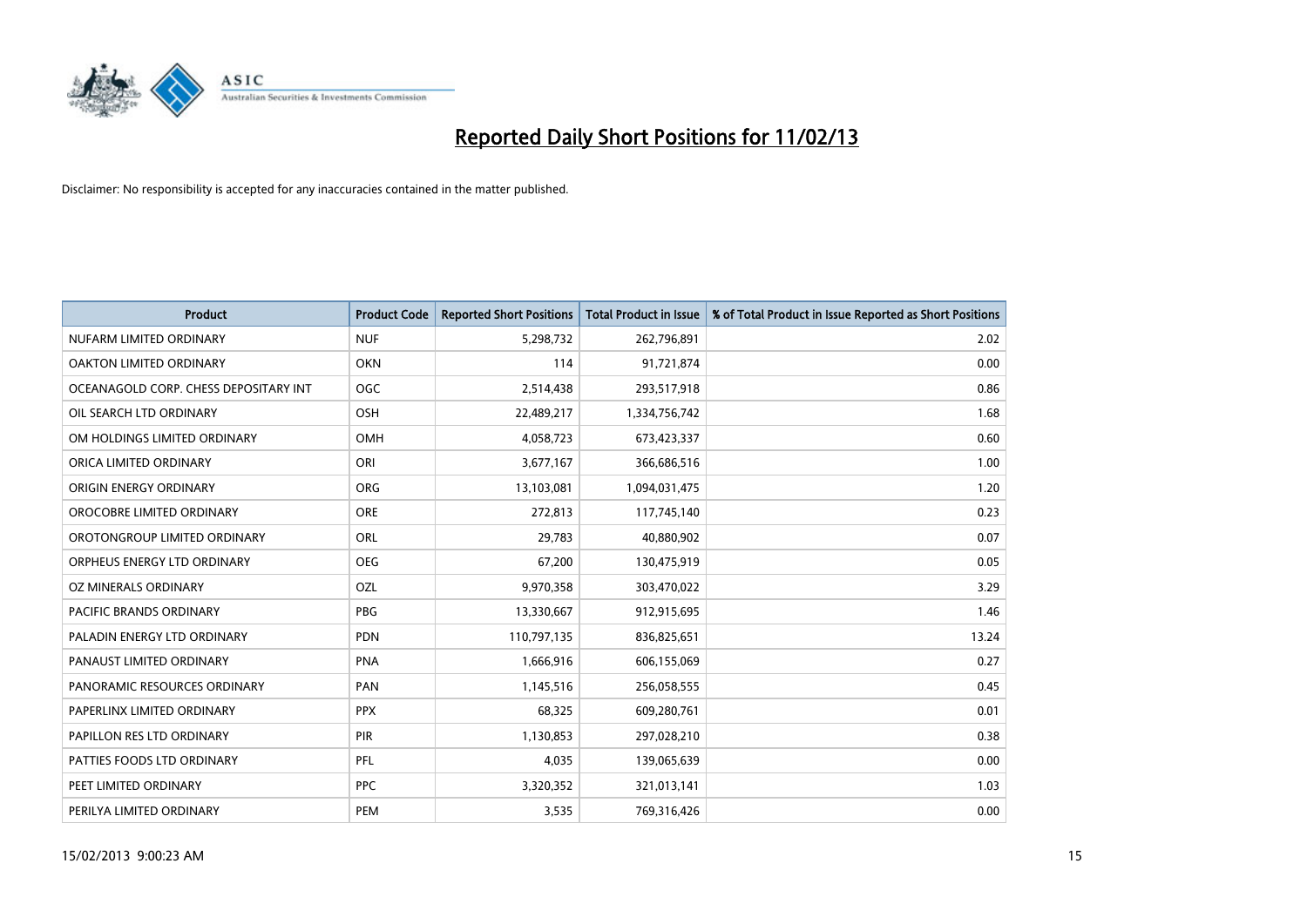

| <b>Product</b>                    | <b>Product Code</b> | <b>Reported Short Positions</b> | <b>Total Product in Issue</b> | % of Total Product in Issue Reported as Short Positions |
|-----------------------------------|---------------------|---------------------------------|-------------------------------|---------------------------------------------------------|
| PERPETUAL LIMITED ORDINARY        | PPT                 | 2,119,794                       | 41,980,678                    | 5.05                                                    |
| PERSEUS MINING LTD ORDINARY       | PRU                 | 22,601,957                      | 457,962,088                   | 4.94                                                    |
| PHARMAXIS LTD ORDINARY            | <b>PXS</b>          | 9,055,896                       | 308,543,389                   | 2.94                                                    |
| PHOSPHAGENICS LTD. ORDINARY       | POH                 | 1,035,000                       | 1,020,215,957                 | 0.10                                                    |
| PLATINUM ASSET ORDINARY           | <b>PTM</b>          | 10,197,570                      | 561,347,878                   | 1.82                                                    |
| PLATINUM AUSTRALIA ORDINARY       | <b>PLA</b>          | 836,127                         | 504,968,043                   | 0.17                                                    |
| PMP LIMITED ORDINARY              | <b>PMP</b>          | 179,842                         | 323,781,124                   | 0.06                                                    |
| POSEIDON NICK LTD ORDINARY        | <b>POS</b>          | 100,000                         | 408,941,241                   | 0.02                                                    |
| PREMIER INVESTMENTS ORDINARY      | <b>PMV</b>          | 1,017,247                       | 155,260,478                   | 0.66                                                    |
| PRIMA BIOMED LTD ORDINARY         | <b>PRR</b>          | 7,288,810                       | 1,066,063,388                 | 0.68                                                    |
| PRIMARY HEALTH CARE ORDINARY      | <b>PRY</b>          | 16,162,444                      | 502,983,554                   | 3.21                                                    |
| PROGRAMMED ORDINARY               | <b>PRG</b>          | 170,805                         | 118,177,001                   | 0.14                                                    |
| PURA VIDA ENERGY NL ORDINARY      | <b>PVD</b>          | 157,040                         | 59,983,514                    | 0.26                                                    |
| <b>QANTAS AIRWAYS ORDINARY</b>    | QAN                 | 18,033,587                      | 2,253,918,425                 | 0.80                                                    |
| OBE INSURANCE GROUP ORDINARY      | <b>OBE</b>          | 50,953,374                      | 1,196,747,582                 | 4.26                                                    |
| ORXPHARMA LTD ORDINARY            | QRX                 | 130,762                         | 144,644,706                   | 0.09                                                    |
| <b>QUBE HOLDINGS LTD ORDINARY</b> | QUB                 | 10,999,878                      | 926,489,845                   | 1.19                                                    |
| RAMELIUS RESOURCES ORDINARY       | <b>RMS</b>          | 5,100,733                       | 337,296,949                   | 1.51                                                    |
| RAMSAY HEALTH CARE ORDINARY       | <b>RHC</b>          | 2,547,876                       | 202,081,252                   | 1.26                                                    |
| <b>RCR TOMLINSON ORDINARY</b>     | <b>RCR</b>          | 114,237                         | 132,431,265                   | 0.09                                                    |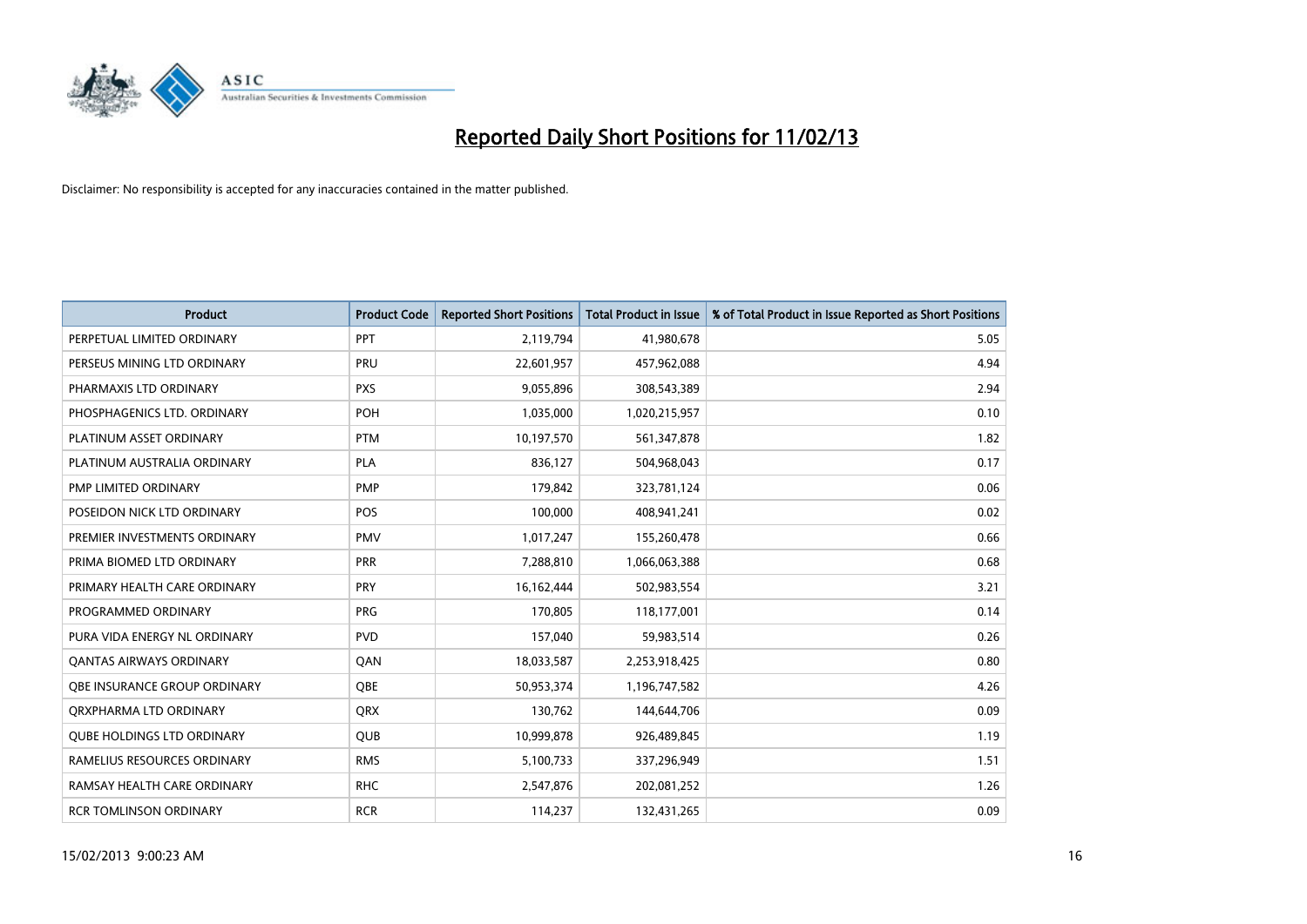

| <b>Product</b>                   | <b>Product Code</b> | <b>Reported Short Positions</b> | <b>Total Product in Issue</b> | % of Total Product in Issue Reported as Short Positions |
|----------------------------------|---------------------|---------------------------------|-------------------------------|---------------------------------------------------------|
| <b>REA GROUP ORDINARY</b>        | <b>REA</b>          | 44,933                          | 131,714,699                   | 0.03                                                    |
| RECKON LIMITED ORDINARY          | <b>RKN</b>          | 452,970                         | 129,488,015                   | 0.35                                                    |
| <b>RED 5 LIMITED ORDINARY</b>    | <b>RED</b>          | 364,144                         | 135,488,008                   | 0.27                                                    |
| <b>RED FORK ENERGY ORDINARY</b>  | <b>RFE</b>          | 3,459,741                       | 384,951,719                   | 0.90                                                    |
| REDBANK ENERGY LTD ORDINARY      | <b>AEI</b>          | 13                              | 786,287                       | 0.00                                                    |
| <b>REDFLEX HOLDINGS ORDINARY</b> | <b>RDF</b>          | 1,023                           | 110,762,310                   | 0.00                                                    |
| REECE AUSTRALIA LTD. ORDINARY    | <b>REH</b>          | 10,500                          | 99,600,000                    | 0.01                                                    |
| REGIS RESOURCES ORDINARY         | <b>RRL</b>          | 6,190,875                       | 473,975,396                   | 1.31                                                    |
| RESMED INC CDI 10:1              | <b>RMD</b>          | 12,752,532                      | 1,556,242,300                 | 0.82                                                    |
| <b>RESOLUTE MINING ORDINARY</b>  | <b>RSG</b>          | 1,152,494                       | 643,094,224                   | 0.18                                                    |
| RESOURCE GENERATION ORDINARY     | <b>RES</b>          | 173                             | 263,345,652                   | 0.00                                                    |
| RETAIL FOOD GROUP ORDINARY       | <b>RFG</b>          | 282,730                         | 130,087,856                   | 0.22                                                    |
| REVERSE CORP LIMITED ORDINARY    | <b>REF</b>          | 100                             | 92,382,175                    | 0.00                                                    |
| REX MINERALS LIMITED ORDINARY    | <b>RXM</b>          | 2,367,208                       | 188,907,284                   | 1.25                                                    |
| <b>RHG LIMITED ORDINARY</b>      | <b>RHG</b>          | 46,089                          | 308,483,177                   | 0.01                                                    |
| RIALTO ENERGY ORDINARY           | <b>RIA</b>          | 41                              | 672,259,992                   | 0.00                                                    |
| RIDLEY CORPORATION ORDINARY      | <b>RIC</b>          | 21,995                          | 307,817,071                   | 0.01                                                    |
| RIO TINTO LIMITED ORDINARY       | <b>RIO</b>          | 7,772,818                       | 435,758,720                   | 1.78                                                    |
| ROC OIL COMPANY ORDINARY         | <b>ROC</b>          | 1,274,139                       | 683,235,552                   | 0.19                                                    |
| RURALCO HOLDINGS ORDINARY        | <b>RHL</b>          | 12,000                          | 55,019,284                    | 0.02                                                    |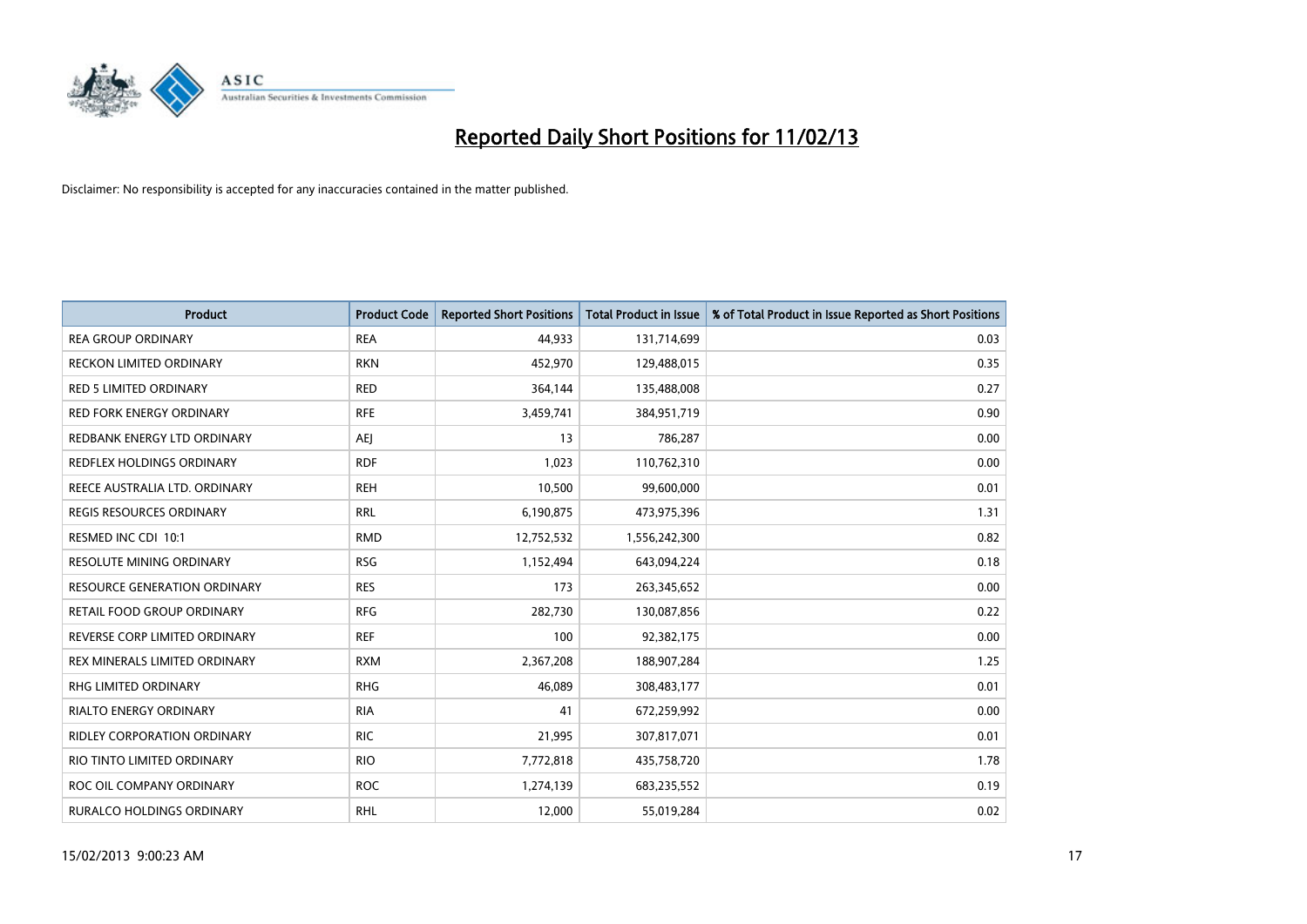

| <b>Product</b>                        | <b>Product Code</b> | <b>Reported Short Positions</b> | <b>Total Product in Issue</b> | % of Total Product in Issue Reported as Short Positions |
|---------------------------------------|---------------------|---------------------------------|-------------------------------|---------------------------------------------------------|
| RUSSELL HIGH DIV ETF ETF UNITS        | <b>RDV</b>          | 12                              | 5,402,162                     | 0.00                                                    |
| SAI GLOBAL LIMITED ORDINARY           | SAI                 | 4,383,790                       | 206,963,533                   | 2.12                                                    |
| SALMAT LIMITED ORDINARY               | <b>SLM</b>          | 488,210                         | 159,812,799                   | 0.31                                                    |
| SAMSON OIL & GAS LTD ORDINARY         | SSN                 | 7,157,653                       | 1,985,896,471                 | 0.36                                                    |
|                                       |                     |                                 |                               |                                                         |
| SANDFIRE RESOURCES ORDINARY           | <b>SFR</b>          | 3,131,237                       | 153,590,968                   | 2.04                                                    |
| SANTOS LTD ORDINARY                   | <b>STO</b>          | 3,419,404                       | 958,896,786                   | 0.36                                                    |
| SARACEN MINERAL ORDINARY              | SAR                 | 8,768,905                       | 595,263,186                   | 1.47                                                    |
| SCA PROPERTY GROUP STAPLED SECURITIES | SCP                 | 16,781,285                      | 585,455,114                   | 2.87                                                    |
| SEDGMAN LIMITED ORDINARY              | <b>SDM</b>          | 135,598                         | 217,623,797                   | 0.06                                                    |
| SEEK LIMITED ORDINARY                 | <b>SEK</b>          | 16,598,957                      | 337,101,307                   | 4.92                                                    |
| SENEX ENERGY LIMITED ORDINARY         | <b>SXY</b>          | 1,513,679                       | 1,140,804,837                 | 0.13                                                    |
| SERVICE STREAM ORDINARY               | <b>SSM</b>          | 100                             | 283,418,867                   | 0.00                                                    |
| SEVEN GROUP HOLDINGS ORDINARY         | <b>SVW</b>          | 2,819,186                       | 307,410,281                   | 0.92                                                    |
| SEVEN WEST MEDIA LTD ORDINARY         | <b>SWM</b>          | 19,629,677                      | 999,160,872                   | 1.96                                                    |
| SIGMA PHARMACEUTICAL ORDINARY         | <b>SIP</b>          | 5,573,672                       | 1,169,236,730                 | 0.48                                                    |
| SIHAYO GOLD LIMITED ORDINARY          | SIH                 | $\mathbf{1}$                    | 799, 377, 748                 | 0.00                                                    |
| SILEX SYSTEMS ORDINARY                | <b>SLX</b>          | 1,220,929                       | 170,232,464                   | 0.72                                                    |
| SILVER CHEF LIMITED ORDINARY          | SIV                 | 13,392                          | 27,222,919                    | 0.05                                                    |
| SILVER LAKE RESOURCE ORDINARY         | <b>SLR</b>          | 2,421,355                       | 379,048,750                   | 0.64                                                    |
| SIMS METAL MGMT LTD ORDINARY          | SGM                 | 8,715,733                       | 204,300,941                   | 4.27                                                    |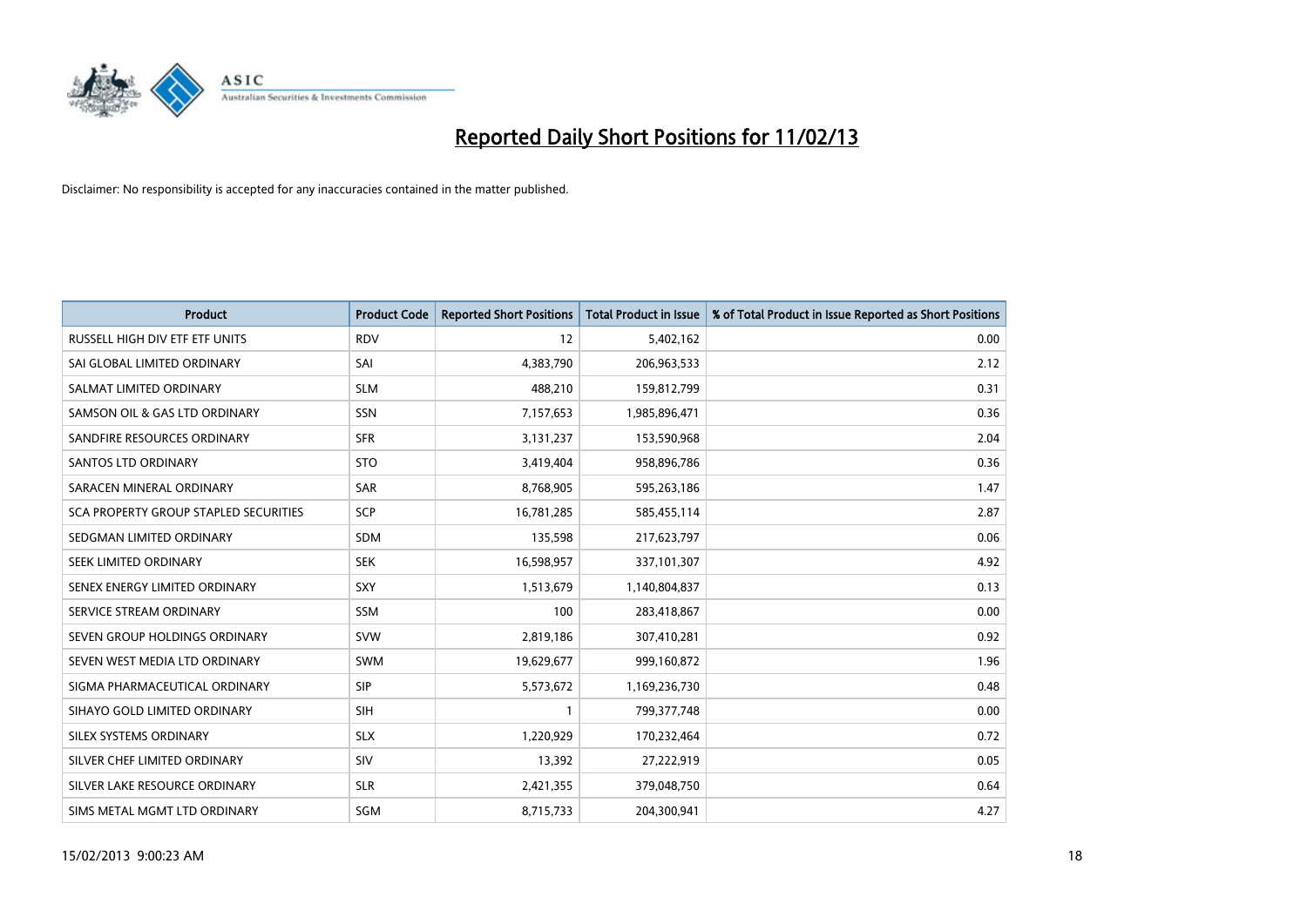

| <b>Product</b>                           | <b>Product Code</b> | <b>Reported Short Positions</b> | <b>Total Product in Issue</b> | % of Total Product in Issue Reported as Short Positions |
|------------------------------------------|---------------------|---------------------------------|-------------------------------|---------------------------------------------------------|
| SINGAPORE TELECOMM. CHESS DEPOSITARY INT | SGT                 | 9,481,540                       | 164,748,297                   | 5.76                                                    |
| SIRIUS RESOURCES NL ORDINARY             | <b>SIR</b>          | 439,859                         | 223,434,586                   | 0.20                                                    |
| SIRTEX MEDICAL ORDINARY                  | <b>SRX</b>          | 146,599                         | 55,768,136                    | 0.26                                                    |
| SKILLED GROUP LTD ORDINARY               | <b>SKE</b>          | 4,678,245                       | 233,487,276                   | 2.00                                                    |
| <b>SKY NETWORK ORDINARY</b>              | <b>SKT</b>          | 30,001                          | 389,139,785                   | 0.01                                                    |
| <b>SLATER &amp; GORDON ORDINARY</b>      | SGH                 | 40,155                          | 170,537,215                   | 0.02                                                    |
| SMS MANAGEMENT, ORDINARY                 | <b>SMX</b>          | 2,685,465                       | 69,378,477                    | 3.87                                                    |
| SONIC HEALTHCARE ORDINARY                | <b>SHL</b>          | 5,495,868                       | 396,053,681                   | 1.39                                                    |
| SOUL PATTINSON (W.H) ORDINARY            | SOL                 | 12,317                          | 239,395,320                   | 0.01                                                    |
| SP AUSNET STAPLED SECURITIES             | <b>SPN</b>          | 11,303,780                      | 3,367,543,113                 | 0.34                                                    |
| SPARK INFRASTRUCTURE STAPLED NOTE & UNIT | SKI                 | 38,578,259                      | 1,326,734,264                 | 2.91                                                    |
| SPDR 200 FUND ETF UNITS                  | <b>STW</b>          | 48,424                          | 46,951,346                    | 0.10                                                    |
| ST BARBARA LIMITED ORDINARY              | <b>SBM</b>          | 5,607,848                       | 488,074,077                   | 1.15                                                    |
| STANMORE COAL LTD ORDINARY               | <b>SMR</b>          | 32,870                          | 207,827,090                   | 0.02                                                    |
| STARPHARMA HOLDINGS ORDINARY             | <b>SPL</b>          | 6,445,126                       | 283,665,948                   | 2.27                                                    |
| STH CRS ELECT ENGNR ORDINARY             | <b>SXE</b>          | 123,220                         | 161,523,129                   | 0.08                                                    |
| STHN CROSS MEDIA ORDINARY                | <b>SXL</b>          | 14,059,249                      | 704,858,524                   | 1.99                                                    |
| STOCKLAND UNITS/ORD STAPLED              | SGP                 | 23,131,876                      | 2,202,657,963                 | 1.05                                                    |
| STRAITS RES LTD. ORDINARY                | <b>SRO</b>          | 69,907                          | 1,164,150,159                 | 0.01                                                    |
| STW COMMUNICATIONS ORDINARY              | SGN                 | 76,847                          | 403,828,512                   | 0.02                                                    |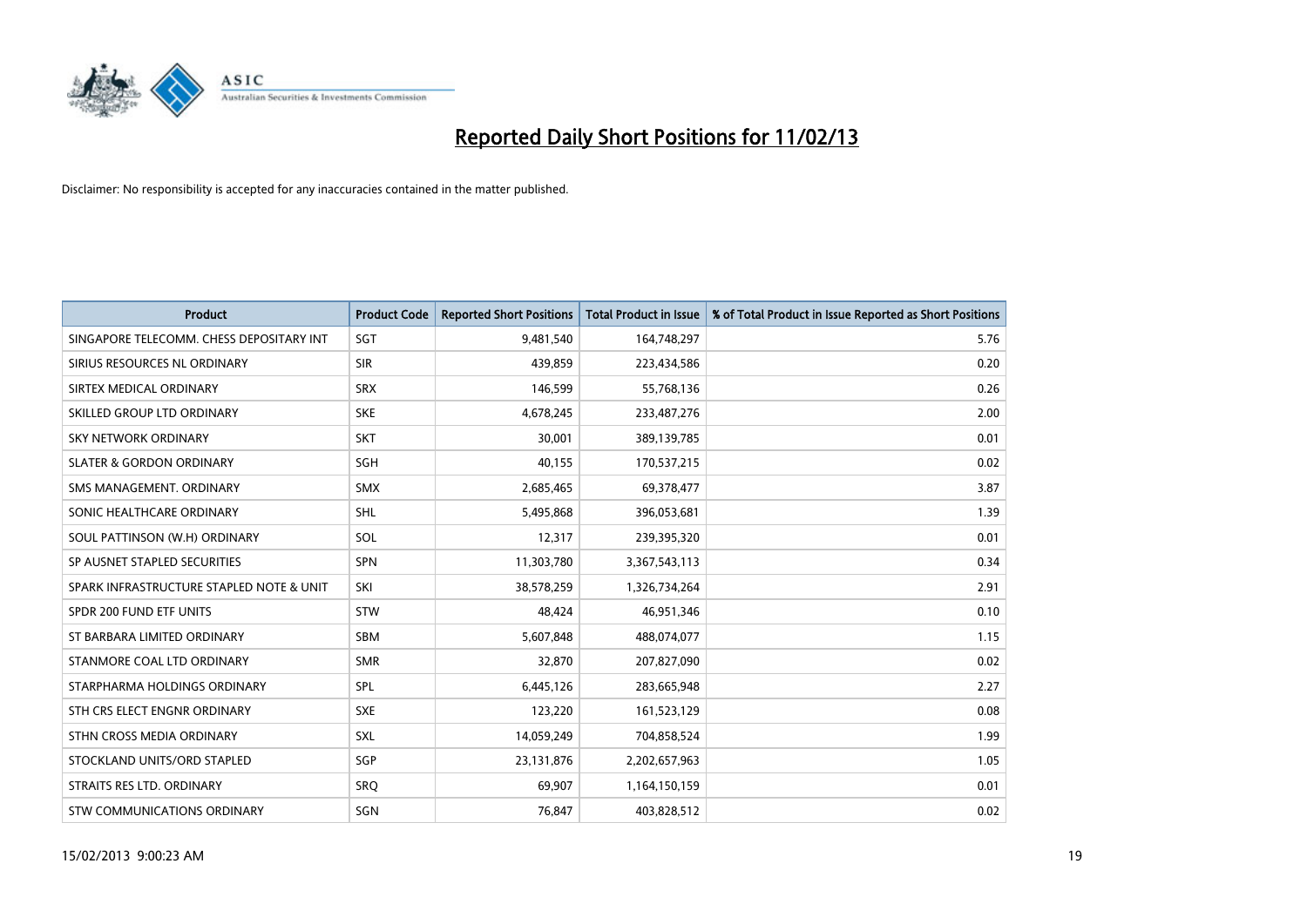

| <b>Product</b>                    | <b>Product Code</b> | <b>Reported Short Positions</b> | <b>Total Product in Issue</b> | % of Total Product in Issue Reported as Short Positions |
|-----------------------------------|---------------------|---------------------------------|-------------------------------|---------------------------------------------------------|
| <b>SUNCORP GROUP LTD ORDINARY</b> | <b>SUN</b>          | 7,015,463                       | 1,286,600,980                 | 0.55                                                    |
| SUNDANCE ENERGY ORDINARY          | <b>SEA</b>          | 7,969,366                       | 278,765,141                   | 2.86                                                    |
| SUNDANCE RESOURCES ORDINARY       | <b>SDL</b>          | 1,414,343                       | 3,072,110,985                 | 0.05                                                    |
| SUNLAND GROUP LTD ORDINARY        | <b>SDG</b>          | 48,309                          | 189,417,674                   | 0.03                                                    |
| SUPER RET REP LTD ORDINARY        | SUL                 | 535,323                         | 196,382,811                   | 0.27                                                    |
| SYD AIRPORT STAPLED US PROHIBIT.  | <b>SYD</b>          | 7,242,265                       | 1,861,210,782                 | 0.39                                                    |
| SYRAH RESOURCES ORDINARY          | <b>SYR</b>          | 22,018                          | 135,952,089                   | 0.02                                                    |
| TABCORP HOLDINGS LTD ORDINARY     | <b>TAH</b>          | 14,659,128                      | 734,015,737                   | 2.00                                                    |
| TANAMI GOLD NL ORDINARY           | <b>TAM</b>          | 463,248                         | 261,132,677                   | 0.18                                                    |
| TAP OIL LIMITED ORDINARY          | <b>TAP</b>          | 341,878                         | 241,608,606                   | 0.14                                                    |
| TASSAL GROUP LIMITED ORDINARY     | <b>TGR</b>          | 69,900                          | 146,304,404                   | 0.05                                                    |
| <b>TATTS GROUP LTD ORDINARY</b>   | <b>TTS</b>          | 5,113,581                       | 1,386,351,280                 | 0.37                                                    |
| TECHNOLOGY ONE ORDINARY           | <b>TNE</b>          | 10,351                          | 306,620,955                   | 0.00                                                    |
| TELECOM CORPORATION ORDINARY      | <b>TEL</b>          | 7,802,130                       | 1,824,673,847                 | 0.43                                                    |
| TELSTRA CORPORATION, ORDINARY     | <b>TLS</b>          | 28,759,670                      | 12,443,074,357                | 0.23                                                    |
| TEN NETWORK HOLDINGS ORDINARY     | <b>TEN</b>          | 103,023,442                     | 2,586,970,845                 | 3.98                                                    |
| TERANGA GOLD CORP CDI 1:1         | <b>TGZ</b>          | 72,247                          | 173,843,756                   | 0.04                                                    |
| TEXON PETROLEUM LTD ORDINARY      | <b>TXN</b>          | 144,700                         | 245,339,848                   | 0.06                                                    |
| THE REJECT SHOP ORDINARY          | <b>TRS</b>          | 2,470,058                       | 26,092,220                    | 9.47                                                    |
| THORN GROUP LIMITED ORDINARY      | <b>TGA</b>          | 270,637                         | 147,584,880                   | 0.18                                                    |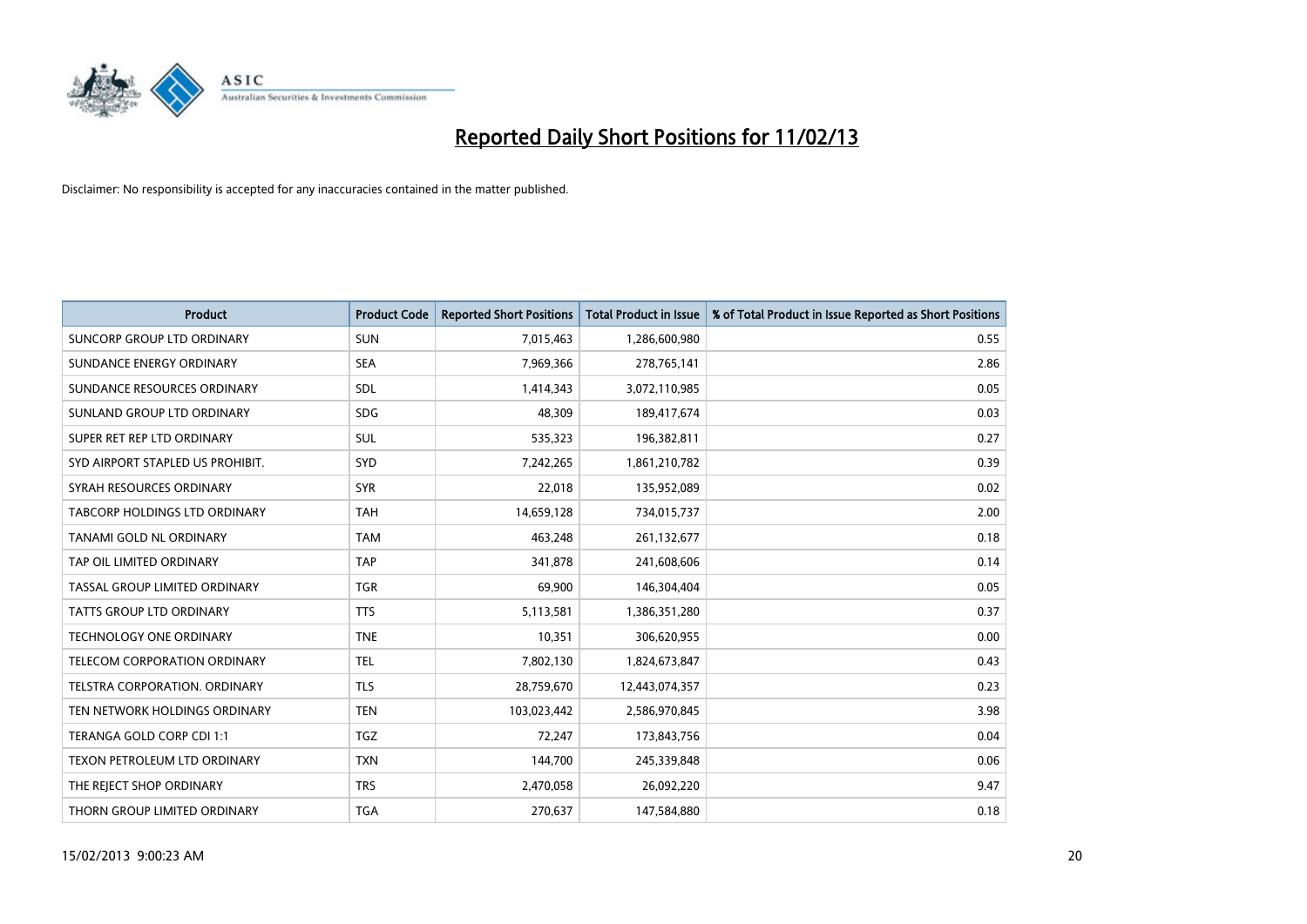

| <b>Product</b>                       | <b>Product Code</b> | <b>Reported Short Positions</b> | <b>Total Product in Issue</b> | % of Total Product in Issue Reported as Short Positions |
|--------------------------------------|---------------------|---------------------------------|-------------------------------|---------------------------------------------------------|
| <b>TIGER RESOURCES ORDINARY</b>      | <b>TGS</b>          | 1,730,446                       | 673,470,269                   | 0.26                                                    |
| TOLL HOLDINGS LTD ORDINARY           | <b>TOL</b>          | 37,137,350                      | 717,133,875                   | 5.18                                                    |
| TOX FREE SOLUTIONS ORDINARY          | <b>TOX</b>          | 1,051,121                       | 115,999,858                   | 0.91                                                    |
| TPG TELECOM LIMITED ORDINARY         | <b>TPM</b>          | 307,274                         | 793,808,141                   | 0.04                                                    |
| <b>TRADE ME GROUP ORDINARY</b>       | <b>TME</b>          | 4,158,188                       | 396,017,568                   | 1.05                                                    |
| <b>TRANSFIELD SERVICES ORDINARY</b>  | <b>TSE</b>          | 4,545,286                       | 512,457,716                   | 0.89                                                    |
| TRANSPACIFIC INDUST. ORDINARY        | <b>TPI</b>          | 9,976,585                       | 1,578,563,490                 | 0.63                                                    |
| TRANSURBAN GROUP TRIPLE STAPLED SEC. | <b>TCL</b>          | 5,716,594                       | 1,478,639,966                 | 0.39                                                    |
| TREASURY WINE ESTATE ORDINARY        | <b>TWE</b>          | 20,381,970                      | 647,227,144                   | 3.15                                                    |
| TROY RESOURCES LTD ORDINARY          | <b>TRY</b>          | 86,318                          | 91,318,649                    | 0.09                                                    |
| UGL LIMITED ORDINARY                 | UGL                 | 7,386,661                       | 166,315,038                   | 4.44                                                    |
| UXC LIMITED ORDINARY                 | <b>UXC</b>          | 1,151,208                       | 308,056,885                   | 0.37                                                    |
| <b>VENTURE MINERALS ORDINARY</b>     | <b>VMS</b>          | 227,760                         | 287,320,170                   | 0.08                                                    |
| <b>VIRGIN AUS HLDG LTD ORDINARY</b>  | VAH                 | 53,538,154                      | 2,455,775,111                 | 2.18                                                    |
| <b>VNGD AUS SHARES ETF UNITS</b>     | <b>VAS</b>          | 771                             | 5,847,438                     | 0.01                                                    |
| <b>VOCUS COMMS LTD ORDINARY</b>      | VOC                 | 109,785                         | 77,846,159                    | 0.14                                                    |
| WATPAC LIMITED ORDINARY              | <b>WTP</b>          | 214,617                         | 184,332,526                   | 0.12                                                    |
| <b>WDS LIMITED ORDINARY</b>          | <b>WDS</b>          | $\overline{7}$                  | 144,740,614                   | 0.00                                                    |
| WEBJET LIMITED ORDINARY              | <b>WEB</b>          | 222,243                         | 79,397,959                    | 0.28                                                    |
| WESFARMERS LIMITED ORDINARY          | <b>WES</b>          | 26,050,112                      | 1,006,651,982                 | 2.59                                                    |